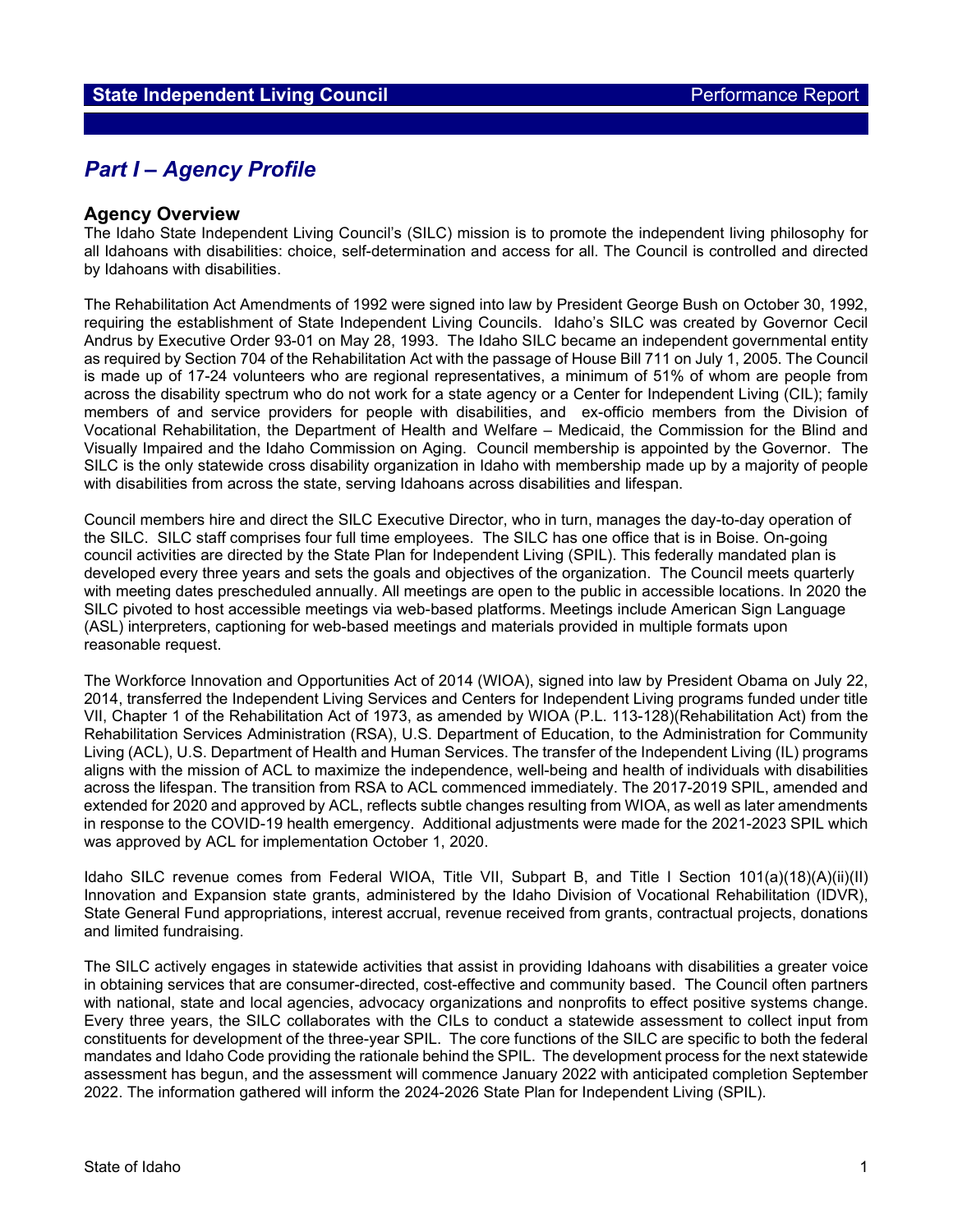## **Core Functions/Idaho Code**

Federal and state mandates (29 U.S.C. section 796d(c) and 34 CFR 364.21) require the SILC to: 1) Develop, sign and submit, in conjunction with the IDVR and the ICBVI, the SPIL for people with disabilities. SILC must monitor, review, and evaluate the implementation of the SPIL.

2) Support the Centers for Independent Living (CILs) and advocate for Independent Living (IL) services provided through state and federal programs for people with disabilities. 3) Gather and disseminate information, conduct studies and analyses, develop model policies, conduct training on IL philosophy, and work to expand and improve IL services. Additionally, Chapter 12, Title 56, Idaho Code, requires the SILC to 1) assess the need for services for Idahoans with disabilities and advocate with decision makers. 2) Supervise and evaluate such staff as may be necessary to carry out the functions of the council. 3) Ensure that all regularly scheduled meetings of the council are open to the public and that sufficient advance notice of meetings is provided pursuant to the open meeting law. 4) Prepare reports and make recommendations, as necessary. 5) Perform other activities the council deems necessary to increase the ability of Idahoans with disabilities to live independently. 6) Promulgate rules, as may be necessary in compliance with Chapter 52, Title 67, Idaho Code.

WIOA replaces the Workforce Investment Act of 1998 and retains and amends the Adult Education and Family Literacy Act, the Wagner-Peyser Act, and the Rehabilitation Act of 1973. Under WIOA, SEC. 474. STATE PLAN, Section 704 (29 U.S.C. 796c) regarding future SPIL development and implementation is amended as follows:

(A) developed by the chairperson of the Statewide Independent Living Council, and the directors of the Centers for Independent Living in the State, after receiving public input from individuals with disabilities and other stakeholders throughout the State; and

(B) Signed by--

(i) the chairperson of the Statewide Independent Living Council, acting on behalf of and at the direction of the Council;

(ii) the director of the designated State entity described in subsection (c); and

(iii) not less than 51 percent of the directors of the Centers for Independent Living in the state;

(o) Promoting Full Access to Community Life - The plan shall describe how the State will provide independent living services described in section 7(18) that promote full access to community life for individuals with significant disabilities.

Legislative Text:

SEC. 475. STATEWIDE INDEPENDENT LIVING COUNCIL.

Section 705 (29 U.S.C. 796d) is amended--

(c) Functions-

(1) DUTIES- The Council shall--

 $(A)$  develop the State plan as provided in section 704 $(a)(2)$ ;

(B) monitor, review, and evaluate the implementation of the State plan;

(C) meet regularly, and ensure that such meetings of the Council are open to the public and sufficient advance notice of such meetings is provided;

(D) submit to the Administrator such periodic reports as the Administrator may reasonably request, and keep such records, and afford such access to such records, as the Administrator finds necessary to verify the information in such reports; and

(E) as appropriate, coordinate activities with other entities in the State that provide services similar to or complementary to independent living services, such as entities that facilitate the provision of or provide long-term community-based services and supports.

(2) AUTHORITIES- The Council may, consistent with the State plan described in section 704, unless prohibited by State law--

(A) in order to improve services provided to individuals with disabilities, work with centers for independent living to coordinate services with public and private entities;

(B) conduct resource development activities to support the activities described in this subsection or to support the provision of independent living services by Centers for Independent Living; and

(C) perform such other functions, consistent with the purpose of this chapter and comparable to other functions described in this subsection, as the Council determines to be appropriate.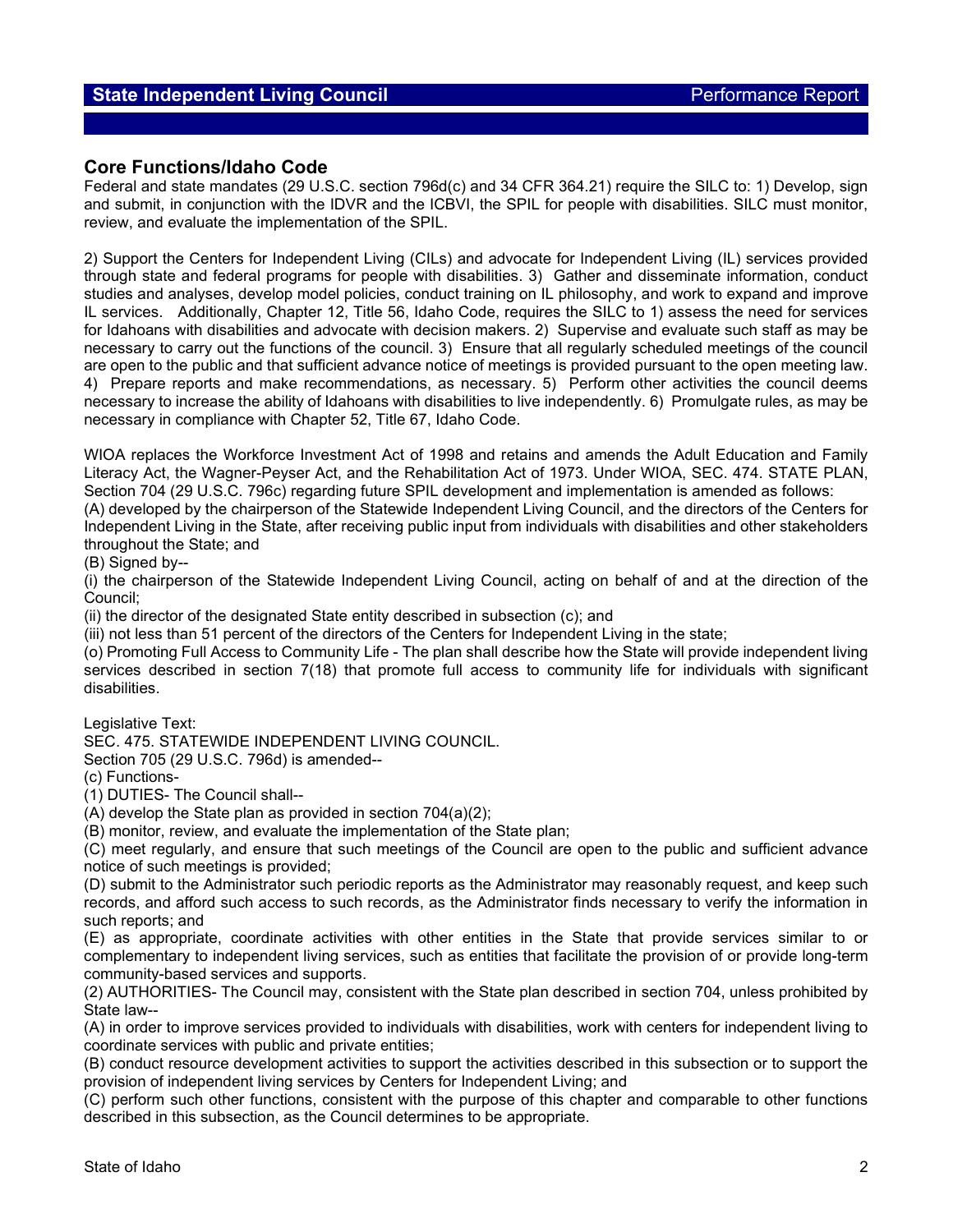# **Revenue and Expenditures**

| <b>Revenue</b>                      | FY 2018        | <b>FY 2019</b> | FY 2020        | FY 2021   |
|-------------------------------------|----------------|----------------|----------------|-----------|
| <b>State General Funds</b>          | \$214,700      | \$215,709      | \$206,978      | \$209,262 |
| <b>State Grants/Contributions</b>   | \$232,291      | \$229,552      | \$236,495      | 189,945   |
| <b>Federal Grants/Contributions</b> |                |                |                |           |
| Miscellaneous Revenue               |                |                |                |           |
| <b>ARRA Stimulus Funds</b>          |                |                |                |           |
| <b>TOTAL</b>                        | \$446,991      | \$445,261      | \$443,473      | \$399,207 |
| <b>Expenditures</b>                 | <b>FY 2018</b> | <b>FY 2019</b> | <b>FY 2020</b> | FY 2021   |
| <b>Personnel Costs</b>              | \$290,675      | \$280,635      | \$292,853      | \$287,295 |
| <b>Operating Expenditures</b>       | \$139,510      | \$163.957      | \$148,320      | \$111,400 |
| Capital Outlay                      |                |                |                |           |
| <b>Trustee/Benefit Payments</b>     |                |                |                |           |
| <b>ARPA Expenditures</b>            |                |                |                |           |
| <b>TOTAL</b>                        | \$430,185      | \$444.592      | \$441,173      | \$398,695 |

## **Profile of Cases Managed and/or Key Services Provided**

| <b>10000 OF DUOUS MUNUSUS AND NOT</b> |                       | <u>oal maan i lammad</u> |                     |                       |
|---------------------------------------|-----------------------|--------------------------|---------------------|-----------------------|
| <b>Cases Managed</b>                  |                       |                          |                     |                       |
| and/or Key                            |                       |                          |                     |                       |
| <b>Services Provided</b>              | <b>FY 2018</b>        | <b>FY 2019</b>           | <b>FY 2020</b>      | <b>FY 2021</b>        |
| <b>Federal Requirements</b>           |                       |                          |                     |                       |
| - Develop (including                  | - Monitored the       | - Monitored the          | - Monitored the     | - Monitored the State |
| statewide                             | State Plan for        | State Plan for           | State Plan for      | Plan for Independent  |
| assessment), Sign,                    | Independent Living    | Independent              | Independent Living  | Living (SPIL) at      |
| and Submit the                        | (SPIL) at quarterly   | Living (SPIL) at         | (SPIL) at quarterly | quarterly business    |
| State Plan for                        | business meetings:    | quarterly business       | business meetings:  | meetings: July,       |
| Independent Living                    | July, October,        | meetings: July,          | July, October,      | October, January and  |
| (SPIL) in                             | January and April.    | October, January         | January and April.  | April.                |
| collaboration with                    |                       | and April.               |                     |                       |
| <b>IDVR and ICBVI</b>                 | - SPIL progress       |                          | - SPIL progress     | - SPIL progress       |
| 2014 under                            | monitored by SILC     | - SPIL progress          | monitored by SILC   | monitored by SILC     |
| Rehabilitation                        | staff monthly.        | monitored by SILC        | staff monthly.      | staff monthly.        |
| <b>Services</b>                       |                       | staff monthly.           |                     |                       |
| Administration                        | - Initiated statewide |                          | SPIL development:   | - 2021-2023 SPIL      |
| (RSA) and the                         | assessment            | - Statewide              | a one year          | completed, signed     |
| Centers for                           | planning group for    | assessment: 15           | amended and         | submitted and         |
| Independent Living                    | SFY19 statewide       | public meetings in       | extended SPIL       | approved by ACL for   |
| 2016                                  | assessment.           | 13 communities +         | prepared, signed    | implementation        |
|                                       |                       | 3 high schools for       | and submitted July  | October 1, 2020.      |
| - Monitor the 2014-                   | - Expectations met.   | a total of 270           | 2019.               |                       |
| 16 SPIL at least                      |                       | participants.            |                     | - SPIL timeline       |
| quarterly and                         |                       | Electronic and           | - Technical         | created for           |
| provide review at                     |                       | hard copy surveys        | amendments to the   | development and       |
| public meetings                       |                       | in large print,          | SPIL related to the | implementation of the |
|                                       |                       | braille and              | Coronavirus health  | upcoming Statewide    |
| - Develop (including                  |                       | Spanish - 320            | emergency           | assessment in         |
| statewide                             |                       | submitted.               | submitted April 24. | SFY2022-2023 which    |
| assessment), Sign,                    |                       |                          | Approved by ACL     | will help inform the  |
| and Submit FFY                        |                       | - Review and             | May 15.             | development of the    |
| 2017-19 SPIL in                       |                       | analyze statewide        |                     | 2024-2026 SPIL to     |
| collaboration with                    |                       | assessment               | -2021-2023 SPIL     |                       |
| IDVR, ICBVI and the                   |                       | combined with            | developed, signed   |                       |
| Centers for                           |                       | demographic and          | and submitted to    |                       |
| Independent Living                    |                       | regional                 | ACL June 22.        |                       |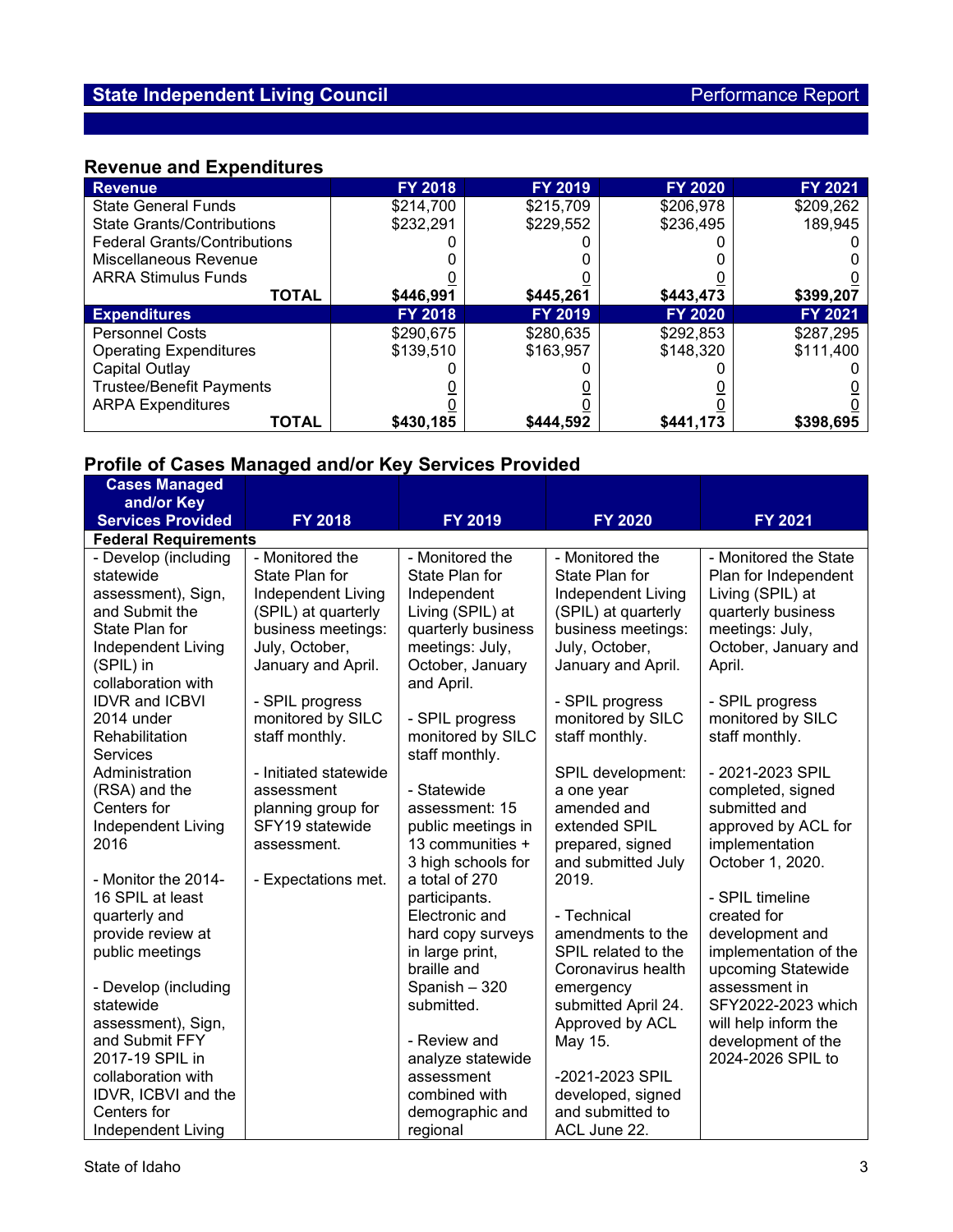| <b>Cases Managed</b><br>and/or Key                                                                                                                                                                                                                                                                                          |                                                                                                                                                                                                                                                                                                                                                                                                                                                                                       |                                                                                                                                                                                                                                                                                                                                                                                                                                    |                                                                                                                                                                                                                                                                                                                                                                                                                                                                                                                       |                                                                                                                                                                                                                                                                                                                                                                                                                                                                                                                                                       |
|-----------------------------------------------------------------------------------------------------------------------------------------------------------------------------------------------------------------------------------------------------------------------------------------------------------------------------|---------------------------------------------------------------------------------------------------------------------------------------------------------------------------------------------------------------------------------------------------------------------------------------------------------------------------------------------------------------------------------------------------------------------------------------------------------------------------------------|------------------------------------------------------------------------------------------------------------------------------------------------------------------------------------------------------------------------------------------------------------------------------------------------------------------------------------------------------------------------------------------------------------------------------------|-----------------------------------------------------------------------------------------------------------------------------------------------------------------------------------------------------------------------------------------------------------------------------------------------------------------------------------------------------------------------------------------------------------------------------------------------------------------------------------------------------------------------|-------------------------------------------------------------------------------------------------------------------------------------------------------------------------------------------------------------------------------------------------------------------------------------------------------------------------------------------------------------------------------------------------------------------------------------------------------------------------------------------------------------------------------------------------------|
| <b>Services Provided</b>                                                                                                                                                                                                                                                                                                    | FY 2018                                                                                                                                                                                                                                                                                                                                                                                                                                                                               | FY 2019                                                                                                                                                                                                                                                                                                                                                                                                                            | <b>FY 2020</b>                                                                                                                                                                                                                                                                                                                                                                                                                                                                                                        | FY 2021                                                                                                                                                                                                                                                                                                                                                                                                                                                                                                                                               |
| (CILs) during SFY<br>2016-17 to the<br>Administration on<br><b>Community Living</b>                                                                                                                                                                                                                                         |                                                                                                                                                                                                                                                                                                                                                                                                                                                                                       | information,<br>finalizing reports<br>and submission to<br>full council and<br>public.                                                                                                                                                                                                                                                                                                                                             | Awaiting approval<br>for implementation<br>October 1, 2020.<br>- Expectations met                                                                                                                                                                                                                                                                                                                                                                                                                                     | be submitted to ACL<br>in June of 2023.<br>- Expectations met                                                                                                                                                                                                                                                                                                                                                                                                                                                                                         |
| - Monitor the FFY<br>2017-19 SPIL at<br>least quarterly and<br>provide review at<br>public meetings.<br>- Monitor the FFY<br>2020 amended,<br>extension of the<br>2017-2019 SPIL at<br>least quarterly,<br>providing review in<br>public meetings.<br>Amend as needed<br>related to the<br>Coronavirus health<br>emergency. |                                                                                                                                                                                                                                                                                                                                                                                                                                                                                       | - SPIL<br>development: a<br>one year<br>amended and<br>extended SPIL<br>prepared for<br>submission prior<br>to July 31, 2019<br>deadline. (Final<br>work completed in<br>July - SFY2020).<br>- Expectations met                                                                                                                                                                                                                    |                                                                                                                                                                                                                                                                                                                                                                                                                                                                                                                       |                                                                                                                                                                                                                                                                                                                                                                                                                                                                                                                                                       |
| Support three Idaho<br>Centers for<br>Independent Living<br>(CILs).                                                                                                                                                                                                                                                         | - Supported CIL,<br>regional<br>Independent Living<br>(IL) conference<br>(September 2017),<br>in Idaho Falls.<br>- Developed,<br>mentored,<br>coordinated and<br>supported CIL<br>youth activities<br>through the SILC<br>Youth Advisory<br>Committee.<br>- Provided outreach<br>and IL education to<br>underserved areas<br>in support of CIL<br>activities and<br>services.<br>- Developed and<br>provided<br>organizational<br>emergency<br>preparedness<br>training to CIL staff. | - Supported CIL,<br>regional<br>Independent<br>Living (IL)<br>conference<br>(September 2018)<br>in Boise.<br>- Developed,<br>mentored,<br>coordinated and<br>supported CIL<br>youth activities<br>through the SILC<br><b>Youth Advisory</b><br>Committee.<br>- Provided<br>outreach and IL<br>education to<br>underserved<br>areas in support of<br>CIL activities and<br>services, targeting<br>youth in<br>underserved<br>areas. | - Supported CIL,<br>regional<br>Independent Living<br>(IL) conference<br>(September 2019)<br>in Worley.<br>- Provided outreach<br>and IL education to<br>underserved areas<br>in support of CIL<br>activities and<br>services, targeting<br>youth in<br>underserved areas.<br>-Mentored,<br>coordinated and<br>supported CIL<br>youth activities<br>through the SILC<br><b>Youth Advisory</b><br>Committee.<br>-Coordinated Idaho<br>Youth Leadership<br>Forum, sponsoring<br>12 delegates from<br>rural and frontier | - Supported CIL,<br>regional Independent<br>Living (IL)<br>conference<br>(September 2020)<br>virtual conference.<br>- Provided outreach<br>and IL education to<br>underserved areas in<br>support of CIL<br>activities and<br>services, targeting<br>underserved areas.<br>- In-person outreach<br>was limited until late<br>April 2021 due to the<br>COVID-19 health<br>emergency. SILC<br>staff worked with the<br>CILs to increase<br>outreach via phone,<br>email, webinar and<br>mail.<br>- Actively<br>disseminated federal,<br>state and local |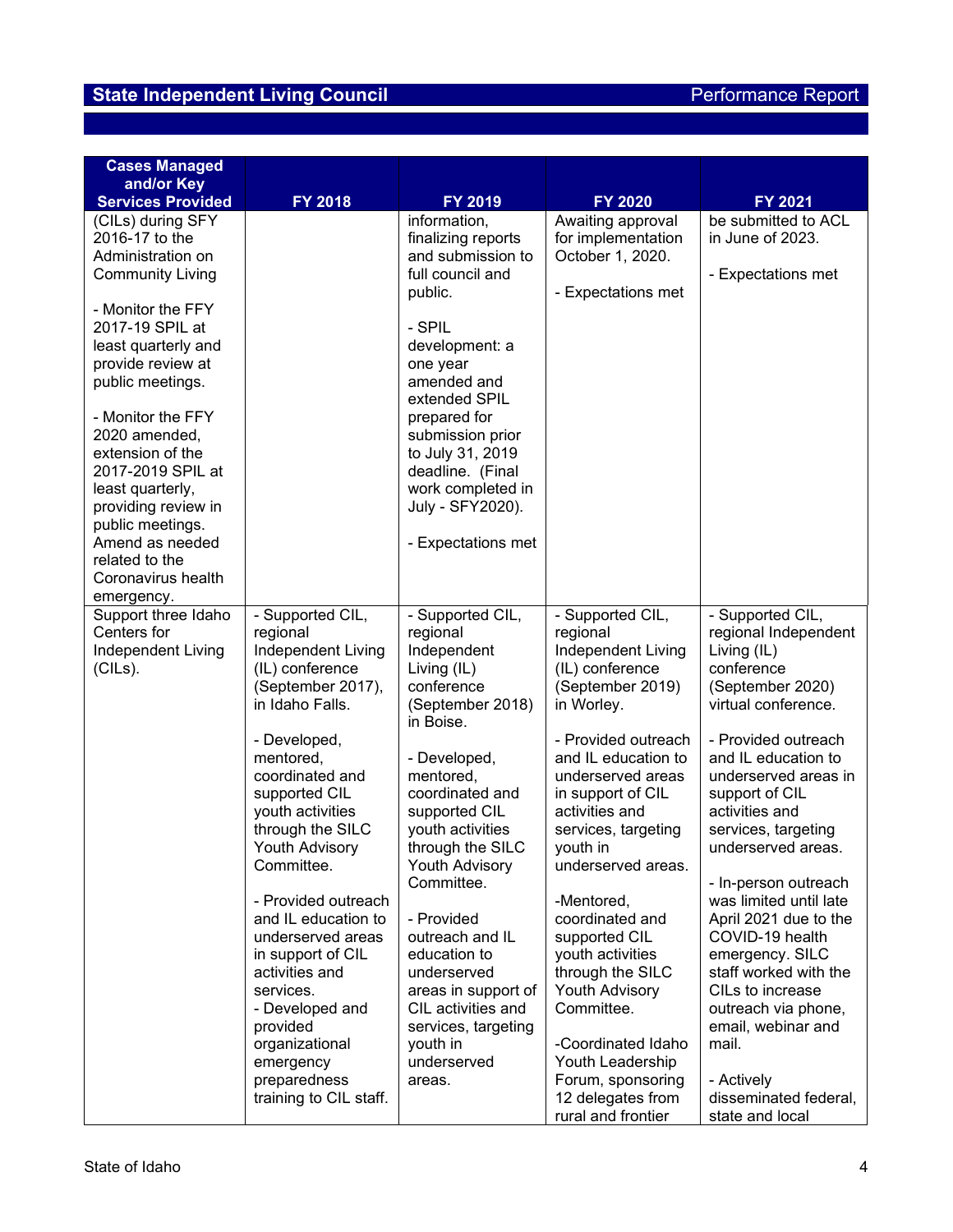| <b>Cases Managed</b>                   |                                              |                                        |                                         |                                                 |  |
|----------------------------------------|----------------------------------------------|----------------------------------------|-----------------------------------------|-------------------------------------------------|--|
| and/or Key<br><b>Services Provided</b> | <b>FY 2018</b>                               | FY 2019                                | FY 2020                                 | FY 2021                                         |  |
|                                        | - Expectations met.                          | - Provided                             | regions of Idaho to<br>information and  |                                                 |  |
|                                        |                                              | organizational                         | travel and                              | resources related to                            |  |
|                                        |                                              | emergency                              | participate in YLF                      | the COVID-19 health                             |  |
|                                        |                                              | preparedness                           | at BSU, Boise.                          | emergency to people                             |  |
|                                        |                                              | training to CIL                        |                                         | with disabilities and                           |  |
|                                        |                                              | staff and provided                     | - Provided ongoing                      | their families.                                 |  |
|                                        |                                              | scholarships for                       | emergency                               |                                                 |  |
|                                        |                                              | four staff from two<br>CILs to attend  | preparedness                            | - Provided ongoing                              |  |
|                                        |                                              | <b>Western States</b>                  | training and<br>collaborative           | emergency<br>preparedness                       |  |
|                                        |                                              | Volunteer                              | opportunities to CIL                    | training and                                    |  |
|                                        |                                              | Organizations                          | staff.                                  | collaborative                                   |  |
|                                        |                                              | Active in Disaster                     |                                         | opportunities to CIL                            |  |
|                                        |                                              | (VOAD)                                 | - Actively                              | and other partner                               |  |
|                                        |                                              | conference in                          | disseminated                            | organizations and                               |  |
|                                        |                                              | Meridian, ID, April                    | federal and state                       | agencies.                                       |  |
|                                        |                                              | 2019.                                  | information and                         |                                                 |  |
|                                        |                                              | - Expectations                         | resources related<br>to the Coronavirus | - Expectations met.                             |  |
|                                        |                                              | met.                                   | health emergency                        |                                                 |  |
|                                        |                                              |                                        | to people with                          |                                                 |  |
|                                        |                                              |                                        | disabilities and                        |                                                 |  |
|                                        |                                              |                                        | their families.                         |                                                 |  |
|                                        |                                              |                                        |                                         |                                                 |  |
|                                        |                                              |                                        | - Expectations met.                     |                                                 |  |
| Advocate for                           | - Met with and<br>provided                   | - Met with and<br>provided             | - As a member of<br>the State of Idaho  | - Provided written<br>and verbal concerns       |  |
| Independent Living<br>Services.        | information to                               | information to                         | <b>Medical Advisory</b>                 | to policy makers and                            |  |
|                                        | policymakers on                              | policymakers on                        | Committee                               | workgroups related                              |  |
|                                        | the impacts to                               | the impacts to                         | (SIDMAC),                               | to affordable,                                  |  |
|                                        | individuals with                             | individuals with                       | provided written                        | accessible housing                              |  |
|                                        | disabilities due to                          | disabilities due to                    | and verbal input                        | issues across Idaho,                            |  |
|                                        | Medicaid service                             | Medicaid service                       | during the                              | particularly in                                 |  |
|                                        | restrictions,                                | restrictions,                          | development and                         | response to the                                 |  |
|                                        | reimbursement                                | reimbursement                          | implementation of                       | COVID-19 health                                 |  |
|                                        | rates and potential<br>cuts.                 | rates and potential<br>cuts.           | the state Crisis<br>Standards of Care   | emergency and the<br>loss of affordable         |  |
|                                        |                                              |                                        | $(CSC)$ .                               | housing options due                             |  |
|                                        | - Provided detailed,                         | - Provided                             |                                         | to reduced inventory                            |  |
|                                        | written input on                             | detailed, written                      | - Participated in                       | and population                                  |  |
|                                        | <b>HCBS</b> waiver rule                      | input on HCBS                          | multiple Medicaid                       | growth.                                         |  |
|                                        | changes; potential                           | proposed waiver                        | workgroups                              |                                                 |  |
|                                        | Medicaid                                     | rule changes; both                     | focused on the                          | - Provided written                              |  |
|                                        | restrictions; and                            | potential Medicaid                     | response to the                         | and verbal input                                |  |
|                                        | Non-emergency                                | improvements and                       | Coronavirus health                      | regarding the                                   |  |
|                                        | <b>Medical Transport</b><br>(NEMT) contract; | restrictions; and<br>supported partner | emergency.<br>Identified areas of       | inclusion of people<br>with disabilities in all |  |
|                                        | testified about                              | agencies and                           | concern: PPE for                        | aspects of                                      |  |
|                                        | legislation                                  | organizations                          | home care                               | emergency                                       |  |
|                                        | potentially harmful                          | efforts toward                         | providers, testing in                   | preparedness,                                   |  |
|                                        | toward the                                   | greater community                      | congregate                              | mitigation, response                            |  |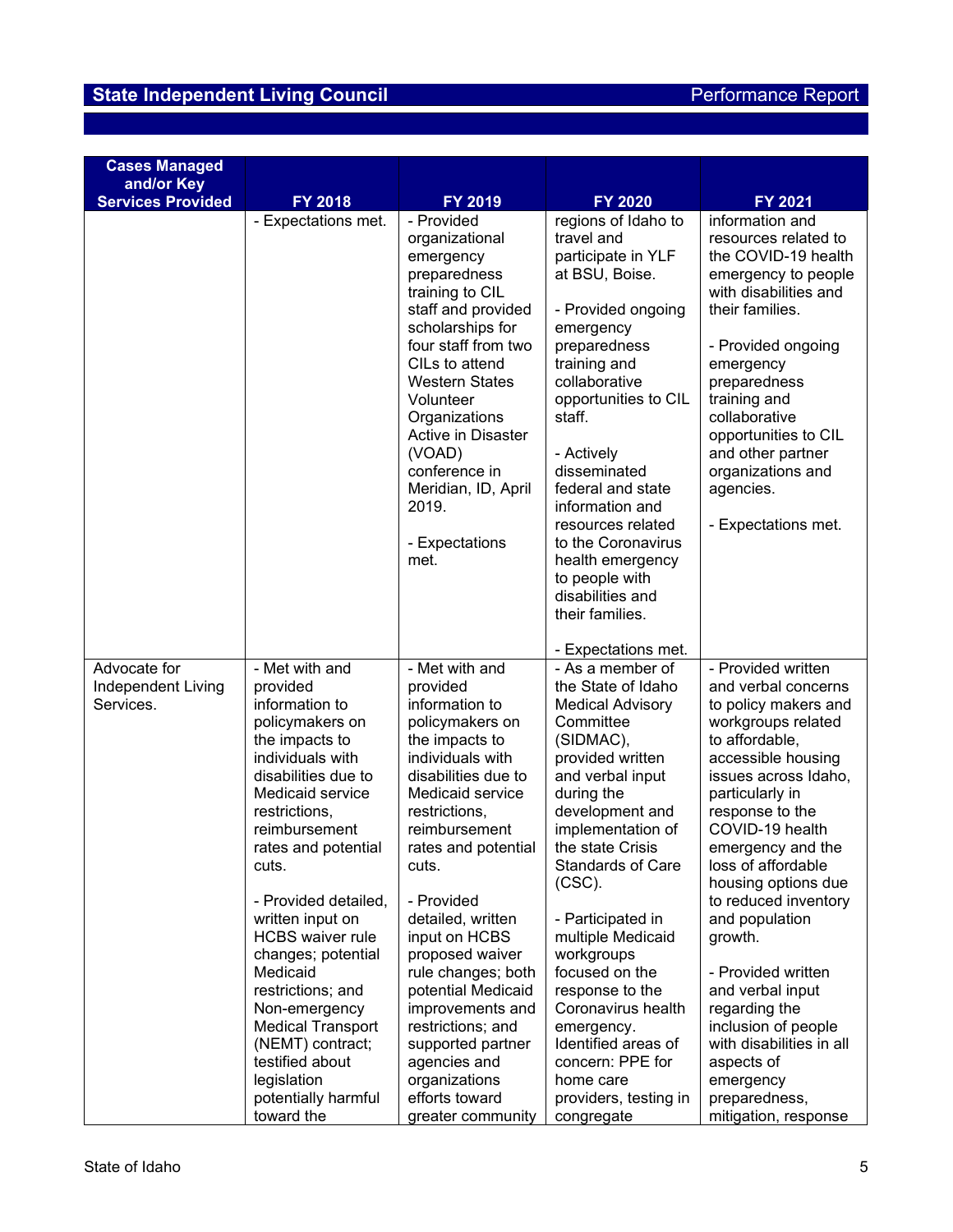| <b>Cases Managed</b><br>and/or Key |                                   |                                  |                                 |                                          |
|------------------------------------|-----------------------------------|----------------------------------|---------------------------------|------------------------------------------|
| <b>Services Provided</b>           | FY 2018                           | FY 2019                          | FY 2020                         | FY 2021                                  |
|                                    | disability                        | inclusion for                    | facilities, safe                | and recovery to                          |
|                                    | community; and                    | people with                      | nonemergency                    | appropriate local,                       |
|                                    | supported partner                 | disabilities, across             | medical                         | state and federal                        |
|                                    | agencies and                      | lifespan.                        | transportation,                 | agencies as well as                      |
|                                    | organizations                     |                                  | continued use of                | volunteer                                |
|                                    | efforts toward                    | - Through                        | congregate work                 | organizations.                           |
|                                    | greater community                 | participation with               | settings during the             |                                          |
|                                    | inclusion for people              | stakeholder group,               | health emergency                | - As a member of the                     |
|                                    | with disabilities,                | provided input on                | and rising deaths in            | State of Idaho                           |
|                                    | across lifespan.                  | potential changes                | facilities.                     | <b>Medical Advisory</b>                  |
|                                    |                                   | to the Extended                  | - Met with and                  | Committee                                |
|                                    | - Through                         | Employment                       |                                 | (SIDMAC), provided<br>written and verbal |
|                                    | participation with<br>stakeholder | Services (EES)<br>program        | provided<br>information to      | input during the                         |
|                                    | groups, provided                  | administered by                  | policymakers on                 | development and                          |
|                                    | input on proposed                 | the Idaho Division               | the impacts to                  | implementation of the                    |
|                                    | rule changes for                  | of Vocational                    | individuals with                | state Crisis                             |
|                                    | the Extended                      | Rehabilitation.                  | disabilities due to             | <b>Standards of Care</b>                 |
|                                    | Employment                        |                                  | Medicaid service                | $(CSC)$ .                                |
|                                    | Services (EES)                    | - Through                        | restrictions,                   |                                          |
|                                    | program                           | participation with               | reimbursement                   | - Participated in                        |
|                                    | administered by the               | stakeholder group,               | rates and potential             | multiple Medicaid                        |
|                                    | Idaho Division of                 | provided detailed                | cuts.                           | workgroups focused                       |
|                                    | Vocational                        | written and verbal               |                                 | on the response to                       |
|                                    | Rehabilitation.                   | input regarding                  | - Provided detailed,            | the COVID-19,                            |
|                                    |                                   | inappropriate                    | written input on                | especially regarding                     |
|                                    | - Through                         | application of                   | <b>HCBS</b> proposed            | the shortage of direct                   |
|                                    | participation with                | IDHW rules in the                | waiver rule                     | care workers without                     |
|                                    | stakeholder group,                | Medicaid for                     | changes; both                   | whom Home and                            |
|                                    | provided detailed                 | Workers with                     | potential Medicaid              | <b>Community Based</b>                   |
|                                    | written and verbal                | <b>Disabilities</b>              | improvements and                | Services (HCBS)                          |
|                                    | input around                      | program, including               | restrictions; and               | cannot be provided                       |
|                                    | potential                         | plans for                        | supported partner               | to people with                           |
|                                    | inappropriate                     | correction.                      | agencies and                    | disabilities.                            |
|                                    | application of                    |                                  | organizations<br>efforts toward |                                          |
|                                    | IDHW rules in the<br>Medicaid for | - Provided written<br>and verbal | greater community               | - As a member of the<br>State of Idaho   |
|                                    | Workers with                      | concerns to policy               | inclusion for people            | Vaccine Advisory                         |
|                                    | <b>Disabilities</b>               | makers and                       | with disabilities,              | Committee provided                       |
|                                    | program.                          | workgroups                       | across lifespan.                | written and verbal                       |
|                                    |                                   | related to                       |                                 | input during the                         |
|                                    | - Provided written                | affordable,                      | - Through                       | development and                          |
|                                    | and verbal                        | accessible                       | participation with              | implementation of the                    |
|                                    | concerns to policy                | housing issues                   | stakeholder group,              | state vaccine                            |
|                                    | makers and                        | across Idaho.                    | provided input on               | allocation plan.                         |
|                                    | workgroups related                |                                  | potential changes               |                                          |
|                                    | to affordable,                    | - Provided written               | to the Extended                 | - Met with and                           |
|                                    | accessible housing                | and verbal input                 | Employment                      | provided information                     |
|                                    | issues across                     | regarding the                    | Services (EES)                  | to policymakers on                       |
|                                    | Idaho.                            | inclusion of people              | program                         | the negative impacts                     |
|                                    |                                   | with disabilities in             | administered by the             | on people with                           |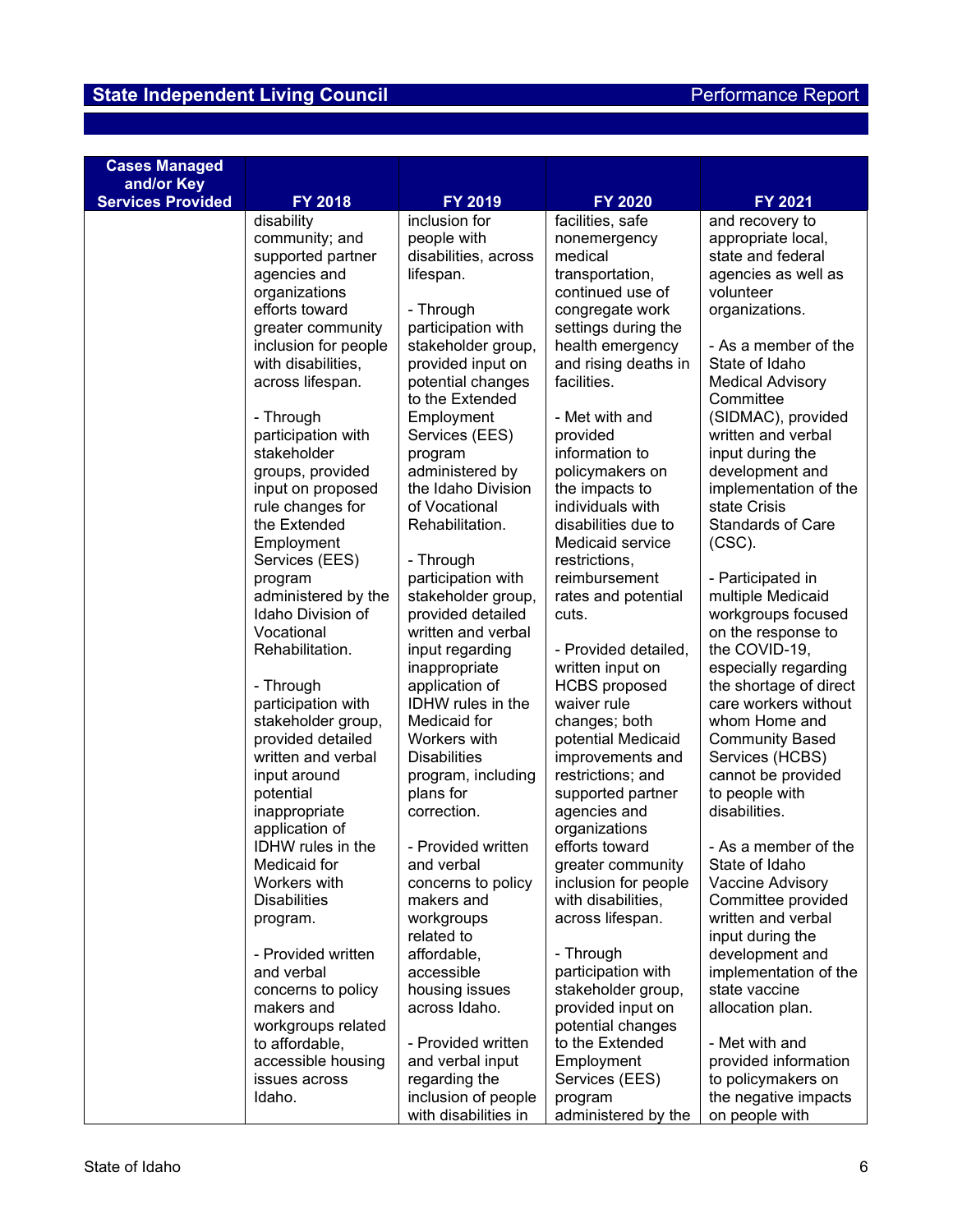# **State Independent Living Council** Access of Access Performance Report

| <b>Cases Managed</b>                   |                                |                                                                                                                                                                                                                         |                                                                                                                                                                                                                                                                                                                                                                                                                                                                                                                                                                                                                                                                                                                                                                                                                            |                                                                                                                                                                                                                                                                                                                                                                                                                                                                                                                              |
|----------------------------------------|--------------------------------|-------------------------------------------------------------------------------------------------------------------------------------------------------------------------------------------------------------------------|----------------------------------------------------------------------------------------------------------------------------------------------------------------------------------------------------------------------------------------------------------------------------------------------------------------------------------------------------------------------------------------------------------------------------------------------------------------------------------------------------------------------------------------------------------------------------------------------------------------------------------------------------------------------------------------------------------------------------------------------------------------------------------------------------------------------------|------------------------------------------------------------------------------------------------------------------------------------------------------------------------------------------------------------------------------------------------------------------------------------------------------------------------------------------------------------------------------------------------------------------------------------------------------------------------------------------------------------------------------|
|                                        |                                |                                                                                                                                                                                                                         |                                                                                                                                                                                                                                                                                                                                                                                                                                                                                                                                                                                                                                                                                                                                                                                                                            |                                                                                                                                                                                                                                                                                                                                                                                                                                                                                                                              |
|                                        |                                |                                                                                                                                                                                                                         |                                                                                                                                                                                                                                                                                                                                                                                                                                                                                                                                                                                                                                                                                                                                                                                                                            |                                                                                                                                                                                                                                                                                                                                                                                                                                                                                                                              |
| and/or Key<br><b>Services Provided</b> | FY 2018<br>- Expectations met. | FY 2019<br>all aspects of<br>emergency<br>preparedness,<br>mitigation,<br>response and<br>recovery to<br>appropriate local<br>and state<br>agencies as well<br>as volunteer<br>organizations.<br>- Expectations<br>met. | <b>FY 2020</b><br>Idaho Division of<br>Vocational<br>Rehabilitation.<br>- Through<br>participation with<br>stakeholder group,<br>provided detailed<br>written and verbal<br>input regarding the<br>appropriate<br>application of<br><b>IDHW</b> rules in the<br>Medicaid for<br>Workers with<br>Disabilities. Issues<br>resolved in rule.<br>- Provided written<br>and verbal<br>concerns to policy<br>makers and<br>workgroups related<br>to affordable,<br>accessible housing<br>issues across<br>Idaho, especially<br>during the<br>Coronavirus health<br>emergency.<br>- Provided written<br>and verbal input<br>regarding the<br>inclusion of people<br>with disabilities in<br>all aspects of<br>emergency<br>preparedness,<br>mitigation,<br>response and<br>recovery to<br>appropriate local,<br>state and federal | FY 2021<br>disabilities due to<br>Medicaid service<br>restrictions, low<br>wages for direct care<br>workers, electronic<br>visit verification<br>(EVV), staffing ratios<br>resulting in potential<br>abuse and neglect<br>and reduced services<br>to people with<br>disabilities.<br>- Through public<br>comment, provided<br>input on potential<br>changes to the<br>Extended<br>Employment<br>Services (EES)<br>program<br>administered by the<br>Idaho Division of<br>Vocational<br>Rehabilitation.<br>- Expectations met |
|                                        |                                |                                                                                                                                                                                                                         | agencies as well as                                                                                                                                                                                                                                                                                                                                                                                                                                                                                                                                                                                                                                                                                                                                                                                                        |                                                                                                                                                                                                                                                                                                                                                                                                                                                                                                                              |
|                                        |                                |                                                                                                                                                                                                                         | volunteer                                                                                                                                                                                                                                                                                                                                                                                                                                                                                                                                                                                                                                                                                                                                                                                                                  |                                                                                                                                                                                                                                                                                                                                                                                                                                                                                                                              |
|                                        |                                |                                                                                                                                                                                                                         | organizations.                                                                                                                                                                                                                                                                                                                                                                                                                                                                                                                                                                                                                                                                                                                                                                                                             |                                                                                                                                                                                                                                                                                                                                                                                                                                                                                                                              |
|                                        |                                |                                                                                                                                                                                                                         |                                                                                                                                                                                                                                                                                                                                                                                                                                                                                                                                                                                                                                                                                                                                                                                                                            |                                                                                                                                                                                                                                                                                                                                                                                                                                                                                                                              |
|                                        |                                |                                                                                                                                                                                                                         | - Expectations met.                                                                                                                                                                                                                                                                                                                                                                                                                                                                                                                                                                                                                                                                                                                                                                                                        |                                                                                                                                                                                                                                                                                                                                                                                                                                                                                                                              |
| <b>Conduct Studies</b>                 | - Participated in              | - Reviewed and                                                                                                                                                                                                          | -Reviewed,                                                                                                                                                                                                                                                                                                                                                                                                                                                                                                                                                                                                                                                                                                                                                                                                                 | - Reviewed,                                                                                                                                                                                                                                                                                                                                                                                                                                                                                                                  |
| and Analysis                           | providing detailed             | provided analysis                                                                                                                                                                                                       | analyzed and                                                                                                                                                                                                                                                                                                                                                                                                                                                                                                                                                                                                                                                                                                                                                                                                               | analyzed, developed                                                                                                                                                                                                                                                                                                                                                                                                                                                                                                          |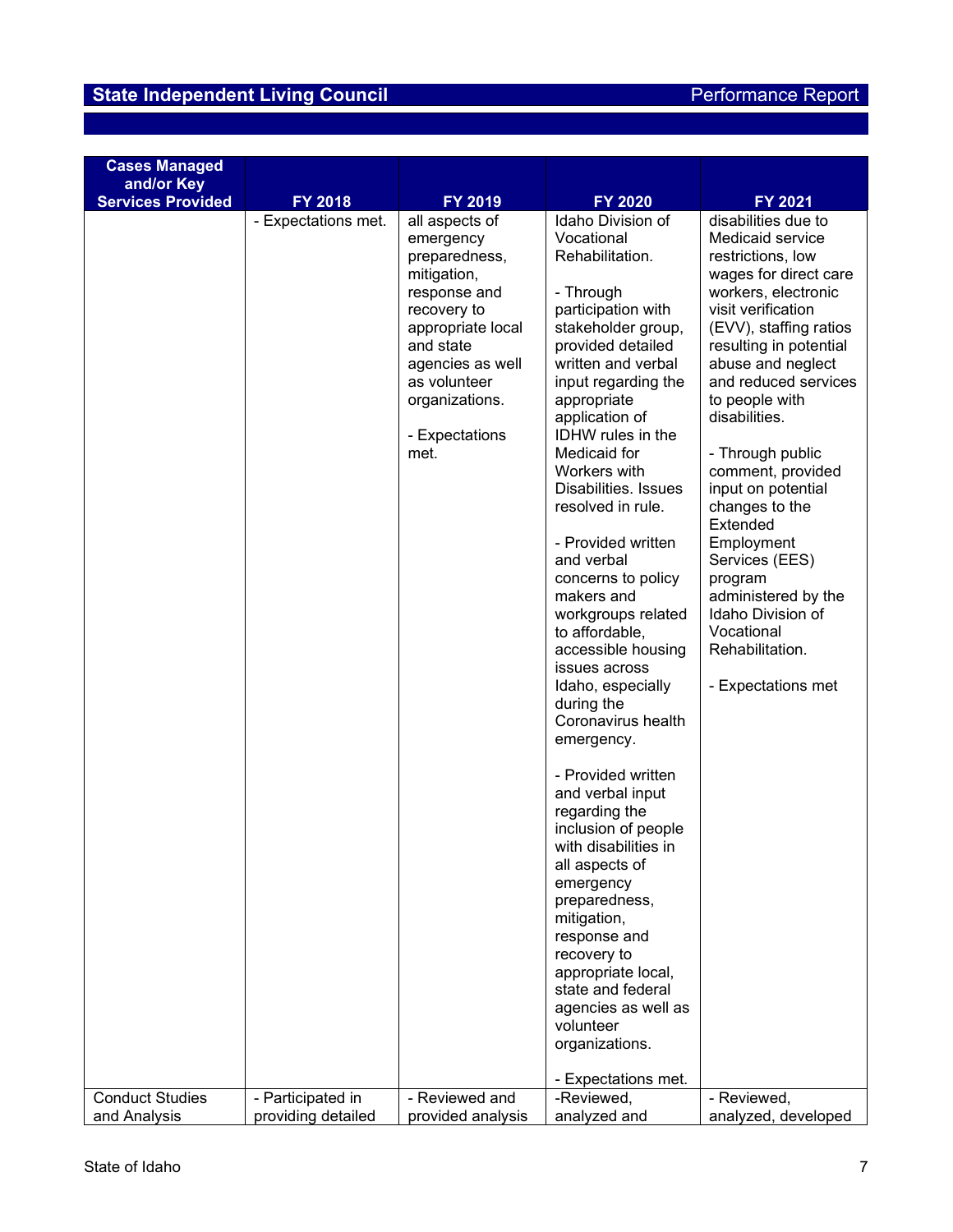| <b>Services Provided</b><br>FY 2018<br>FY 2019<br><b>FY 2020</b><br>FY 2021<br>and disseminated<br>review & analysis<br>of emergency<br>development of<br>of concerns related<br>accessible testing<br>management<br>plain language<br>to the Southwest<br>systems and<br>strategies in<br>information about<br><b>Idaho Treatment</b><br>collaboration with<br>practices across<br>mask types, use of<br>the state, with a<br>NW-ADA and<br>each type. Correct<br>Center,<br>collaborating with<br>application verified in<br>focus on counties,<br><b>Central District</b><br>stakeholders,<br>regarding impact<br>Health.<br>consultation with<br>policy makers, the<br>and inclusion of<br>state health<br>Office of<br>people with<br>-Reviewed,<br>departments and<br>Performance<br>disabilities.<br>FEMA.<br>analyzed,<br>Evaluations and<br>developed and<br>IDHW staff in an<br>- Reviewed and<br>disseminated plain<br>- Reviewed,<br>effort to resolve<br>provided verbal<br>analyzed, developed<br>language<br>information about<br>and disseminated<br>feedback to<br>concerns.<br>IDHW, SWITC<br>mask types, use of<br>plain language<br>- Reviewed and<br>transformation<br>each type. Correct<br>information in English<br>provided written<br>application verified<br>and Spanish about<br>team.<br>analysis of<br>in consultation with<br>the COVID-19<br>- Reviewed and<br>vaccine. Verified in<br>emergency<br>health departments<br>provided written<br>and FEMA.<br>consultation with<br>management<br>systems and<br>health departments<br>input at the<br>Federal level in<br>practices across<br>and medical<br>-Conducted<br>the state, with a<br>support of the<br>ongoing review<br>partners.<br>focus on counties,<br>National Housing<br>analysis of<br><b>Trust Fund and</b><br>regarding impact<br>emergency<br>-Conducted ongoing<br>and inclusion of<br>review analysis of<br>various Medicaid<br>management<br>people with<br>systems and<br>emergency<br>programs.<br>disabilities.<br>practices across<br>management<br>- Reviewed and<br>the state, with a<br>systems and<br>provided written<br>focus on counties<br>practices across the<br>- Reviewed,<br>analysis of Ada<br>and health districts,<br>state, with a focus on<br>provided written<br>analysis of, and<br><b>County ADA</b><br>regarding impact<br>counties and health<br>and inclusion of<br>participated in<br>transition plan.<br>districts, regarding<br><b>IDHW</b> meetings<br>people with<br>impact and inclusion<br>related to new rules<br>- Conducted<br>disabilities.<br>of people with<br>disabilities.<br>for Idaho hospitals.<br>ongoing analysis<br>of statewide<br>-Conducted<br>Reviewed and<br>affordable,<br>ongoing analysis of<br>-Conducted ongoing<br>statewide<br>provided written<br>accessible<br>review analysis of<br>affordable,<br>input at the Federal<br>housing shortage,<br>emergency<br>level in support of<br>collaborating with<br>accessible housing<br>management<br>the continuation of<br>shortages as<br>systems and<br>partner<br>the Idaho Home<br>organizations and<br>related to<br>practices across the<br>consulting elected<br>transitioning people<br>state, with a focus on<br>Choice-Money<br>officials from the<br><b>Follows the Person</b><br>from facilities back<br>private providers<br>local to the<br>counties and health<br>(administered by<br>to their<br>IDHW-Medicaid),<br>national level.<br>districts, regarding<br>communities, | <b>Cases Managed</b><br>and/or Key |  |  |  |
|-------------------------------------------------------------------------------------------------------------------------------------------------------------------------------------------------------------------------------------------------------------------------------------------------------------------------------------------------------------------------------------------------------------------------------------------------------------------------------------------------------------------------------------------------------------------------------------------------------------------------------------------------------------------------------------------------------------------------------------------------------------------------------------------------------------------------------------------------------------------------------------------------------------------------------------------------------------------------------------------------------------------------------------------------------------------------------------------------------------------------------------------------------------------------------------------------------------------------------------------------------------------------------------------------------------------------------------------------------------------------------------------------------------------------------------------------------------------------------------------------------------------------------------------------------------------------------------------------------------------------------------------------------------------------------------------------------------------------------------------------------------------------------------------------------------------------------------------------------------------------------------------------------------------------------------------------------------------------------------------------------------------------------------------------------------------------------------------------------------------------------------------------------------------------------------------------------------------------------------------------------------------------------------------------------------------------------------------------------------------------------------------------------------------------------------------------------------------------------------------------------------------------------------------------------------------------------------------------------------------------------------------------------------------------------------------------------------------------------------------------------------------------------------------------------------------------------------------------------------------------------------------------------------------------------------------------------------------------------------------------------------------------------------------------------------------------------------------------------------------------------------------------------------------------------------------------------------------------------------------------------------------------------------------------------------------------------------------------------------------------------------------------------------------------------------------------------------------------------------------------------------|------------------------------------|--|--|--|
|                                                                                                                                                                                                                                                                                                                                                                                                                                                                                                                                                                                                                                                                                                                                                                                                                                                                                                                                                                                                                                                                                                                                                                                                                                                                                                                                                                                                                                                                                                                                                                                                                                                                                                                                                                                                                                                                                                                                                                                                                                                                                                                                                                                                                                                                                                                                                                                                                                                                                                                                                                                                                                                                                                                                                                                                                                                                                                                                                                                                                                                                                                                                                                                                                                                                                                                                                                                                                                                                                                             |                                    |  |  |  |
|                                                                                                                                                                                                                                                                                                                                                                                                                                                                                                                                                                                                                                                                                                                                                                                                                                                                                                                                                                                                                                                                                                                                                                                                                                                                                                                                                                                                                                                                                                                                                                                                                                                                                                                                                                                                                                                                                                                                                                                                                                                                                                                                                                                                                                                                                                                                                                                                                                                                                                                                                                                                                                                                                                                                                                                                                                                                                                                                                                                                                                                                                                                                                                                                                                                                                                                                                                                                                                                                                                             |                                    |  |  |  |
|                                                                                                                                                                                                                                                                                                                                                                                                                                                                                                                                                                                                                                                                                                                                                                                                                                                                                                                                                                                                                                                                                                                                                                                                                                                                                                                                                                                                                                                                                                                                                                                                                                                                                                                                                                                                                                                                                                                                                                                                                                                                                                                                                                                                                                                                                                                                                                                                                                                                                                                                                                                                                                                                                                                                                                                                                                                                                                                                                                                                                                                                                                                                                                                                                                                                                                                                                                                                                                                                                                             |                                    |  |  |  |
|                                                                                                                                                                                                                                                                                                                                                                                                                                                                                                                                                                                                                                                                                                                                                                                                                                                                                                                                                                                                                                                                                                                                                                                                                                                                                                                                                                                                                                                                                                                                                                                                                                                                                                                                                                                                                                                                                                                                                                                                                                                                                                                                                                                                                                                                                                                                                                                                                                                                                                                                                                                                                                                                                                                                                                                                                                                                                                                                                                                                                                                                                                                                                                                                                                                                                                                                                                                                                                                                                                             |                                    |  |  |  |
|                                                                                                                                                                                                                                                                                                                                                                                                                                                                                                                                                                                                                                                                                                                                                                                                                                                                                                                                                                                                                                                                                                                                                                                                                                                                                                                                                                                                                                                                                                                                                                                                                                                                                                                                                                                                                                                                                                                                                                                                                                                                                                                                                                                                                                                                                                                                                                                                                                                                                                                                                                                                                                                                                                                                                                                                                                                                                                                                                                                                                                                                                                                                                                                                                                                                                                                                                                                                                                                                                                             |                                    |  |  |  |
|                                                                                                                                                                                                                                                                                                                                                                                                                                                                                                                                                                                                                                                                                                                                                                                                                                                                                                                                                                                                                                                                                                                                                                                                                                                                                                                                                                                                                                                                                                                                                                                                                                                                                                                                                                                                                                                                                                                                                                                                                                                                                                                                                                                                                                                                                                                                                                                                                                                                                                                                                                                                                                                                                                                                                                                                                                                                                                                                                                                                                                                                                                                                                                                                                                                                                                                                                                                                                                                                                                             |                                    |  |  |  |
|                                                                                                                                                                                                                                                                                                                                                                                                                                                                                                                                                                                                                                                                                                                                                                                                                                                                                                                                                                                                                                                                                                                                                                                                                                                                                                                                                                                                                                                                                                                                                                                                                                                                                                                                                                                                                                                                                                                                                                                                                                                                                                                                                                                                                                                                                                                                                                                                                                                                                                                                                                                                                                                                                                                                                                                                                                                                                                                                                                                                                                                                                                                                                                                                                                                                                                                                                                                                                                                                                                             |                                    |  |  |  |
|                                                                                                                                                                                                                                                                                                                                                                                                                                                                                                                                                                                                                                                                                                                                                                                                                                                                                                                                                                                                                                                                                                                                                                                                                                                                                                                                                                                                                                                                                                                                                                                                                                                                                                                                                                                                                                                                                                                                                                                                                                                                                                                                                                                                                                                                                                                                                                                                                                                                                                                                                                                                                                                                                                                                                                                                                                                                                                                                                                                                                                                                                                                                                                                                                                                                                                                                                                                                                                                                                                             |                                    |  |  |  |
|                                                                                                                                                                                                                                                                                                                                                                                                                                                                                                                                                                                                                                                                                                                                                                                                                                                                                                                                                                                                                                                                                                                                                                                                                                                                                                                                                                                                                                                                                                                                                                                                                                                                                                                                                                                                                                                                                                                                                                                                                                                                                                                                                                                                                                                                                                                                                                                                                                                                                                                                                                                                                                                                                                                                                                                                                                                                                                                                                                                                                                                                                                                                                                                                                                                                                                                                                                                                                                                                                                             |                                    |  |  |  |
|                                                                                                                                                                                                                                                                                                                                                                                                                                                                                                                                                                                                                                                                                                                                                                                                                                                                                                                                                                                                                                                                                                                                                                                                                                                                                                                                                                                                                                                                                                                                                                                                                                                                                                                                                                                                                                                                                                                                                                                                                                                                                                                                                                                                                                                                                                                                                                                                                                                                                                                                                                                                                                                                                                                                                                                                                                                                                                                                                                                                                                                                                                                                                                                                                                                                                                                                                                                                                                                                                                             |                                    |  |  |  |
|                                                                                                                                                                                                                                                                                                                                                                                                                                                                                                                                                                                                                                                                                                                                                                                                                                                                                                                                                                                                                                                                                                                                                                                                                                                                                                                                                                                                                                                                                                                                                                                                                                                                                                                                                                                                                                                                                                                                                                                                                                                                                                                                                                                                                                                                                                                                                                                                                                                                                                                                                                                                                                                                                                                                                                                                                                                                                                                                                                                                                                                                                                                                                                                                                                                                                                                                                                                                                                                                                                             |                                    |  |  |  |
|                                                                                                                                                                                                                                                                                                                                                                                                                                                                                                                                                                                                                                                                                                                                                                                                                                                                                                                                                                                                                                                                                                                                                                                                                                                                                                                                                                                                                                                                                                                                                                                                                                                                                                                                                                                                                                                                                                                                                                                                                                                                                                                                                                                                                                                                                                                                                                                                                                                                                                                                                                                                                                                                                                                                                                                                                                                                                                                                                                                                                                                                                                                                                                                                                                                                                                                                                                                                                                                                                                             |                                    |  |  |  |
|                                                                                                                                                                                                                                                                                                                                                                                                                                                                                                                                                                                                                                                                                                                                                                                                                                                                                                                                                                                                                                                                                                                                                                                                                                                                                                                                                                                                                                                                                                                                                                                                                                                                                                                                                                                                                                                                                                                                                                                                                                                                                                                                                                                                                                                                                                                                                                                                                                                                                                                                                                                                                                                                                                                                                                                                                                                                                                                                                                                                                                                                                                                                                                                                                                                                                                                                                                                                                                                                                                             |                                    |  |  |  |
|                                                                                                                                                                                                                                                                                                                                                                                                                                                                                                                                                                                                                                                                                                                                                                                                                                                                                                                                                                                                                                                                                                                                                                                                                                                                                                                                                                                                                                                                                                                                                                                                                                                                                                                                                                                                                                                                                                                                                                                                                                                                                                                                                                                                                                                                                                                                                                                                                                                                                                                                                                                                                                                                                                                                                                                                                                                                                                                                                                                                                                                                                                                                                                                                                                                                                                                                                                                                                                                                                                             |                                    |  |  |  |
|                                                                                                                                                                                                                                                                                                                                                                                                                                                                                                                                                                                                                                                                                                                                                                                                                                                                                                                                                                                                                                                                                                                                                                                                                                                                                                                                                                                                                                                                                                                                                                                                                                                                                                                                                                                                                                                                                                                                                                                                                                                                                                                                                                                                                                                                                                                                                                                                                                                                                                                                                                                                                                                                                                                                                                                                                                                                                                                                                                                                                                                                                                                                                                                                                                                                                                                                                                                                                                                                                                             |                                    |  |  |  |
|                                                                                                                                                                                                                                                                                                                                                                                                                                                                                                                                                                                                                                                                                                                                                                                                                                                                                                                                                                                                                                                                                                                                                                                                                                                                                                                                                                                                                                                                                                                                                                                                                                                                                                                                                                                                                                                                                                                                                                                                                                                                                                                                                                                                                                                                                                                                                                                                                                                                                                                                                                                                                                                                                                                                                                                                                                                                                                                                                                                                                                                                                                                                                                                                                                                                                                                                                                                                                                                                                                             |                                    |  |  |  |
|                                                                                                                                                                                                                                                                                                                                                                                                                                                                                                                                                                                                                                                                                                                                                                                                                                                                                                                                                                                                                                                                                                                                                                                                                                                                                                                                                                                                                                                                                                                                                                                                                                                                                                                                                                                                                                                                                                                                                                                                                                                                                                                                                                                                                                                                                                                                                                                                                                                                                                                                                                                                                                                                                                                                                                                                                                                                                                                                                                                                                                                                                                                                                                                                                                                                                                                                                                                                                                                                                                             |                                    |  |  |  |
|                                                                                                                                                                                                                                                                                                                                                                                                                                                                                                                                                                                                                                                                                                                                                                                                                                                                                                                                                                                                                                                                                                                                                                                                                                                                                                                                                                                                                                                                                                                                                                                                                                                                                                                                                                                                                                                                                                                                                                                                                                                                                                                                                                                                                                                                                                                                                                                                                                                                                                                                                                                                                                                                                                                                                                                                                                                                                                                                                                                                                                                                                                                                                                                                                                                                                                                                                                                                                                                                                                             |                                    |  |  |  |
|                                                                                                                                                                                                                                                                                                                                                                                                                                                                                                                                                                                                                                                                                                                                                                                                                                                                                                                                                                                                                                                                                                                                                                                                                                                                                                                                                                                                                                                                                                                                                                                                                                                                                                                                                                                                                                                                                                                                                                                                                                                                                                                                                                                                                                                                                                                                                                                                                                                                                                                                                                                                                                                                                                                                                                                                                                                                                                                                                                                                                                                                                                                                                                                                                                                                                                                                                                                                                                                                                                             |                                    |  |  |  |
|                                                                                                                                                                                                                                                                                                                                                                                                                                                                                                                                                                                                                                                                                                                                                                                                                                                                                                                                                                                                                                                                                                                                                                                                                                                                                                                                                                                                                                                                                                                                                                                                                                                                                                                                                                                                                                                                                                                                                                                                                                                                                                                                                                                                                                                                                                                                                                                                                                                                                                                                                                                                                                                                                                                                                                                                                                                                                                                                                                                                                                                                                                                                                                                                                                                                                                                                                                                                                                                                                                             |                                    |  |  |  |
|                                                                                                                                                                                                                                                                                                                                                                                                                                                                                                                                                                                                                                                                                                                                                                                                                                                                                                                                                                                                                                                                                                                                                                                                                                                                                                                                                                                                                                                                                                                                                                                                                                                                                                                                                                                                                                                                                                                                                                                                                                                                                                                                                                                                                                                                                                                                                                                                                                                                                                                                                                                                                                                                                                                                                                                                                                                                                                                                                                                                                                                                                                                                                                                                                                                                                                                                                                                                                                                                                                             |                                    |  |  |  |
|                                                                                                                                                                                                                                                                                                                                                                                                                                                                                                                                                                                                                                                                                                                                                                                                                                                                                                                                                                                                                                                                                                                                                                                                                                                                                                                                                                                                                                                                                                                                                                                                                                                                                                                                                                                                                                                                                                                                                                                                                                                                                                                                                                                                                                                                                                                                                                                                                                                                                                                                                                                                                                                                                                                                                                                                                                                                                                                                                                                                                                                                                                                                                                                                                                                                                                                                                                                                                                                                                                             |                                    |  |  |  |
|                                                                                                                                                                                                                                                                                                                                                                                                                                                                                                                                                                                                                                                                                                                                                                                                                                                                                                                                                                                                                                                                                                                                                                                                                                                                                                                                                                                                                                                                                                                                                                                                                                                                                                                                                                                                                                                                                                                                                                                                                                                                                                                                                                                                                                                                                                                                                                                                                                                                                                                                                                                                                                                                                                                                                                                                                                                                                                                                                                                                                                                                                                                                                                                                                                                                                                                                                                                                                                                                                                             |                                    |  |  |  |
|                                                                                                                                                                                                                                                                                                                                                                                                                                                                                                                                                                                                                                                                                                                                                                                                                                                                                                                                                                                                                                                                                                                                                                                                                                                                                                                                                                                                                                                                                                                                                                                                                                                                                                                                                                                                                                                                                                                                                                                                                                                                                                                                                                                                                                                                                                                                                                                                                                                                                                                                                                                                                                                                                                                                                                                                                                                                                                                                                                                                                                                                                                                                                                                                                                                                                                                                                                                                                                                                                                             |                                    |  |  |  |
|                                                                                                                                                                                                                                                                                                                                                                                                                                                                                                                                                                                                                                                                                                                                                                                                                                                                                                                                                                                                                                                                                                                                                                                                                                                                                                                                                                                                                                                                                                                                                                                                                                                                                                                                                                                                                                                                                                                                                                                                                                                                                                                                                                                                                                                                                                                                                                                                                                                                                                                                                                                                                                                                                                                                                                                                                                                                                                                                                                                                                                                                                                                                                                                                                                                                                                                                                                                                                                                                                                             |                                    |  |  |  |
|                                                                                                                                                                                                                                                                                                                                                                                                                                                                                                                                                                                                                                                                                                                                                                                                                                                                                                                                                                                                                                                                                                                                                                                                                                                                                                                                                                                                                                                                                                                                                                                                                                                                                                                                                                                                                                                                                                                                                                                                                                                                                                                                                                                                                                                                                                                                                                                                                                                                                                                                                                                                                                                                                                                                                                                                                                                                                                                                                                                                                                                                                                                                                                                                                                                                                                                                                                                                                                                                                                             |                                    |  |  |  |
|                                                                                                                                                                                                                                                                                                                                                                                                                                                                                                                                                                                                                                                                                                                                                                                                                                                                                                                                                                                                                                                                                                                                                                                                                                                                                                                                                                                                                                                                                                                                                                                                                                                                                                                                                                                                                                                                                                                                                                                                                                                                                                                                                                                                                                                                                                                                                                                                                                                                                                                                                                                                                                                                                                                                                                                                                                                                                                                                                                                                                                                                                                                                                                                                                                                                                                                                                                                                                                                                                                             |                                    |  |  |  |
|                                                                                                                                                                                                                                                                                                                                                                                                                                                                                                                                                                                                                                                                                                                                                                                                                                                                                                                                                                                                                                                                                                                                                                                                                                                                                                                                                                                                                                                                                                                                                                                                                                                                                                                                                                                                                                                                                                                                                                                                                                                                                                                                                                                                                                                                                                                                                                                                                                                                                                                                                                                                                                                                                                                                                                                                                                                                                                                                                                                                                                                                                                                                                                                                                                                                                                                                                                                                                                                                                                             |                                    |  |  |  |
|                                                                                                                                                                                                                                                                                                                                                                                                                                                                                                                                                                                                                                                                                                                                                                                                                                                                                                                                                                                                                                                                                                                                                                                                                                                                                                                                                                                                                                                                                                                                                                                                                                                                                                                                                                                                                                                                                                                                                                                                                                                                                                                                                                                                                                                                                                                                                                                                                                                                                                                                                                                                                                                                                                                                                                                                                                                                                                                                                                                                                                                                                                                                                                                                                                                                                                                                                                                                                                                                                                             |                                    |  |  |  |
|                                                                                                                                                                                                                                                                                                                                                                                                                                                                                                                                                                                                                                                                                                                                                                                                                                                                                                                                                                                                                                                                                                                                                                                                                                                                                                                                                                                                                                                                                                                                                                                                                                                                                                                                                                                                                                                                                                                                                                                                                                                                                                                                                                                                                                                                                                                                                                                                                                                                                                                                                                                                                                                                                                                                                                                                                                                                                                                                                                                                                                                                                                                                                                                                                                                                                                                                                                                                                                                                                                             |                                    |  |  |  |
|                                                                                                                                                                                                                                                                                                                                                                                                                                                                                                                                                                                                                                                                                                                                                                                                                                                                                                                                                                                                                                                                                                                                                                                                                                                                                                                                                                                                                                                                                                                                                                                                                                                                                                                                                                                                                                                                                                                                                                                                                                                                                                                                                                                                                                                                                                                                                                                                                                                                                                                                                                                                                                                                                                                                                                                                                                                                                                                                                                                                                                                                                                                                                                                                                                                                                                                                                                                                                                                                                                             |                                    |  |  |  |
|                                                                                                                                                                                                                                                                                                                                                                                                                                                                                                                                                                                                                                                                                                                                                                                                                                                                                                                                                                                                                                                                                                                                                                                                                                                                                                                                                                                                                                                                                                                                                                                                                                                                                                                                                                                                                                                                                                                                                                                                                                                                                                                                                                                                                                                                                                                                                                                                                                                                                                                                                                                                                                                                                                                                                                                                                                                                                                                                                                                                                                                                                                                                                                                                                                                                                                                                                                                                                                                                                                             |                                    |  |  |  |
|                                                                                                                                                                                                                                                                                                                                                                                                                                                                                                                                                                                                                                                                                                                                                                                                                                                                                                                                                                                                                                                                                                                                                                                                                                                                                                                                                                                                                                                                                                                                                                                                                                                                                                                                                                                                                                                                                                                                                                                                                                                                                                                                                                                                                                                                                                                                                                                                                                                                                                                                                                                                                                                                                                                                                                                                                                                                                                                                                                                                                                                                                                                                                                                                                                                                                                                                                                                                                                                                                                             |                                    |  |  |  |
|                                                                                                                                                                                                                                                                                                                                                                                                                                                                                                                                                                                                                                                                                                                                                                                                                                                                                                                                                                                                                                                                                                                                                                                                                                                                                                                                                                                                                                                                                                                                                                                                                                                                                                                                                                                                                                                                                                                                                                                                                                                                                                                                                                                                                                                                                                                                                                                                                                                                                                                                                                                                                                                                                                                                                                                                                                                                                                                                                                                                                                                                                                                                                                                                                                                                                                                                                                                                                                                                                                             |                                    |  |  |  |
|                                                                                                                                                                                                                                                                                                                                                                                                                                                                                                                                                                                                                                                                                                                                                                                                                                                                                                                                                                                                                                                                                                                                                                                                                                                                                                                                                                                                                                                                                                                                                                                                                                                                                                                                                                                                                                                                                                                                                                                                                                                                                                                                                                                                                                                                                                                                                                                                                                                                                                                                                                                                                                                                                                                                                                                                                                                                                                                                                                                                                                                                                                                                                                                                                                                                                                                                                                                                                                                                                                             |                                    |  |  |  |
|                                                                                                                                                                                                                                                                                                                                                                                                                                                                                                                                                                                                                                                                                                                                                                                                                                                                                                                                                                                                                                                                                                                                                                                                                                                                                                                                                                                                                                                                                                                                                                                                                                                                                                                                                                                                                                                                                                                                                                                                                                                                                                                                                                                                                                                                                                                                                                                                                                                                                                                                                                                                                                                                                                                                                                                                                                                                                                                                                                                                                                                                                                                                                                                                                                                                                                                                                                                                                                                                                                             |                                    |  |  |  |
|                                                                                                                                                                                                                                                                                                                                                                                                                                                                                                                                                                                                                                                                                                                                                                                                                                                                                                                                                                                                                                                                                                                                                                                                                                                                                                                                                                                                                                                                                                                                                                                                                                                                                                                                                                                                                                                                                                                                                                                                                                                                                                                                                                                                                                                                                                                                                                                                                                                                                                                                                                                                                                                                                                                                                                                                                                                                                                                                                                                                                                                                                                                                                                                                                                                                                                                                                                                                                                                                                                             |                                    |  |  |  |
|                                                                                                                                                                                                                                                                                                                                                                                                                                                                                                                                                                                                                                                                                                                                                                                                                                                                                                                                                                                                                                                                                                                                                                                                                                                                                                                                                                                                                                                                                                                                                                                                                                                                                                                                                                                                                                                                                                                                                                                                                                                                                                                                                                                                                                                                                                                                                                                                                                                                                                                                                                                                                                                                                                                                                                                                                                                                                                                                                                                                                                                                                                                                                                                                                                                                                                                                                                                                                                                                                                             |                                    |  |  |  |
|                                                                                                                                                                                                                                                                                                                                                                                                                                                                                                                                                                                                                                                                                                                                                                                                                                                                                                                                                                                                                                                                                                                                                                                                                                                                                                                                                                                                                                                                                                                                                                                                                                                                                                                                                                                                                                                                                                                                                                                                                                                                                                                                                                                                                                                                                                                                                                                                                                                                                                                                                                                                                                                                                                                                                                                                                                                                                                                                                                                                                                                                                                                                                                                                                                                                                                                                                                                                                                                                                                             |                                    |  |  |  |
|                                                                                                                                                                                                                                                                                                                                                                                                                                                                                                                                                                                                                                                                                                                                                                                                                                                                                                                                                                                                                                                                                                                                                                                                                                                                                                                                                                                                                                                                                                                                                                                                                                                                                                                                                                                                                                                                                                                                                                                                                                                                                                                                                                                                                                                                                                                                                                                                                                                                                                                                                                                                                                                                                                                                                                                                                                                                                                                                                                                                                                                                                                                                                                                                                                                                                                                                                                                                                                                                                                             |                                    |  |  |  |
|                                                                                                                                                                                                                                                                                                                                                                                                                                                                                                                                                                                                                                                                                                                                                                                                                                                                                                                                                                                                                                                                                                                                                                                                                                                                                                                                                                                                                                                                                                                                                                                                                                                                                                                                                                                                                                                                                                                                                                                                                                                                                                                                                                                                                                                                                                                                                                                                                                                                                                                                                                                                                                                                                                                                                                                                                                                                                                                                                                                                                                                                                                                                                                                                                                                                                                                                                                                                                                                                                                             |                                    |  |  |  |
|                                                                                                                                                                                                                                                                                                                                                                                                                                                                                                                                                                                                                                                                                                                                                                                                                                                                                                                                                                                                                                                                                                                                                                                                                                                                                                                                                                                                                                                                                                                                                                                                                                                                                                                                                                                                                                                                                                                                                                                                                                                                                                                                                                                                                                                                                                                                                                                                                                                                                                                                                                                                                                                                                                                                                                                                                                                                                                                                                                                                                                                                                                                                                                                                                                                                                                                                                                                                                                                                                                             |                                    |  |  |  |
|                                                                                                                                                                                                                                                                                                                                                                                                                                                                                                                                                                                                                                                                                                                                                                                                                                                                                                                                                                                                                                                                                                                                                                                                                                                                                                                                                                                                                                                                                                                                                                                                                                                                                                                                                                                                                                                                                                                                                                                                                                                                                                                                                                                                                                                                                                                                                                                                                                                                                                                                                                                                                                                                                                                                                                                                                                                                                                                                                                                                                                                                                                                                                                                                                                                                                                                                                                                                                                                                                                             |                                    |  |  |  |
|                                                                                                                                                                                                                                                                                                                                                                                                                                                                                                                                                                                                                                                                                                                                                                                                                                                                                                                                                                                                                                                                                                                                                                                                                                                                                                                                                                                                                                                                                                                                                                                                                                                                                                                                                                                                                                                                                                                                                                                                                                                                                                                                                                                                                                                                                                                                                                                                                                                                                                                                                                                                                                                                                                                                                                                                                                                                                                                                                                                                                                                                                                                                                                                                                                                                                                                                                                                                                                                                                                             |                                    |  |  |  |
|                                                                                                                                                                                                                                                                                                                                                                                                                                                                                                                                                                                                                                                                                                                                                                                                                                                                                                                                                                                                                                                                                                                                                                                                                                                                                                                                                                                                                                                                                                                                                                                                                                                                                                                                                                                                                                                                                                                                                                                                                                                                                                                                                                                                                                                                                                                                                                                                                                                                                                                                                                                                                                                                                                                                                                                                                                                                                                                                                                                                                                                                                                                                                                                                                                                                                                                                                                                                                                                                                                             |                                    |  |  |  |
|                                                                                                                                                                                                                                                                                                                                                                                                                                                                                                                                                                                                                                                                                                                                                                                                                                                                                                                                                                                                                                                                                                                                                                                                                                                                                                                                                                                                                                                                                                                                                                                                                                                                                                                                                                                                                                                                                                                                                                                                                                                                                                                                                                                                                                                                                                                                                                                                                                                                                                                                                                                                                                                                                                                                                                                                                                                                                                                                                                                                                                                                                                                                                                                                                                                                                                                                                                                                                                                                                                             |                                    |  |  |  |
| <b>Empowering Care</b><br>collaborating with<br>impact and inclusion<br>partner                                                                                                                                                                                                                                                                                                                                                                                                                                                                                                                                                                                                                                                                                                                                                                                                                                                                                                                                                                                                                                                                                                                                                                                                                                                                                                                                                                                                                                                                                                                                                                                                                                                                                                                                                                                                                                                                                                                                                                                                                                                                                                                                                                                                                                                                                                                                                                                                                                                                                                                                                                                                                                                                                                                                                                                                                                                                                                                                                                                                                                                                                                                                                                                                                                                                                                                                                                                                                             |                                    |  |  |  |
| of people with<br>Act.<br>- Expectations met<br>organizations and<br>disabilities.                                                                                                                                                                                                                                                                                                                                                                                                                                                                                                                                                                                                                                                                                                                                                                                                                                                                                                                                                                                                                                                                                                                                                                                                                                                                                                                                                                                                                                                                                                                                                                                                                                                                                                                                                                                                                                                                                                                                                                                                                                                                                                                                                                                                                                                                                                                                                                                                                                                                                                                                                                                                                                                                                                                                                                                                                                                                                                                                                                                                                                                                                                                                                                                                                                                                                                                                                                                                                          |                                    |  |  |  |
| - Expectations met.<br>consulting elected                                                                                                                                                                                                                                                                                                                                                                                                                                                                                                                                                                                                                                                                                                                                                                                                                                                                                                                                                                                                                                                                                                                                                                                                                                                                                                                                                                                                                                                                                                                                                                                                                                                                                                                                                                                                                                                                                                                                                                                                                                                                                                                                                                                                                                                                                                                                                                                                                                                                                                                                                                                                                                                                                                                                                                                                                                                                                                                                                                                                                                                                                                                                                                                                                                                                                                                                                                                                                                                                   |                                    |  |  |  |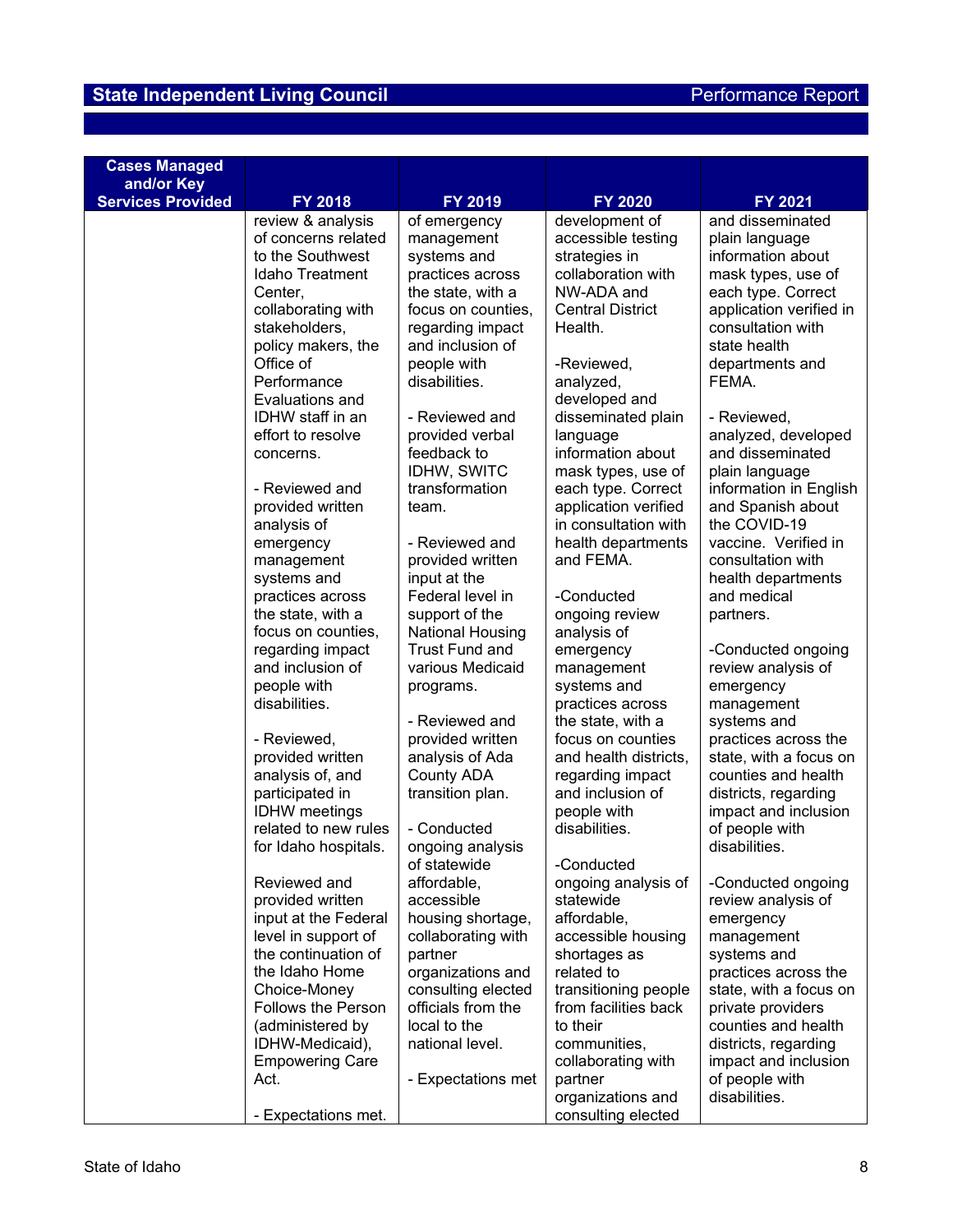| <b>Cases Managed</b><br>and/or Key                                                                                                                                                                                                                                                                                                                    |                                                                                                                                                                                                                                                                                                                                                                                                                                                                                                                                        |                                                                                                                                                                                                                                                                                                                                                                                                                                                                                                                                                      |                                                                                                                                                                                                                                                                                                                                                                                                                                                                                                                                                                                                   |                                                                                                                                                                                                                                                                                                                                                                                                                                                                                                                                                                                                                                                                      |
|-------------------------------------------------------------------------------------------------------------------------------------------------------------------------------------------------------------------------------------------------------------------------------------------------------------------------------------------------------|----------------------------------------------------------------------------------------------------------------------------------------------------------------------------------------------------------------------------------------------------------------------------------------------------------------------------------------------------------------------------------------------------------------------------------------------------------------------------------------------------------------------------------------|------------------------------------------------------------------------------------------------------------------------------------------------------------------------------------------------------------------------------------------------------------------------------------------------------------------------------------------------------------------------------------------------------------------------------------------------------------------------------------------------------------------------------------------------------|---------------------------------------------------------------------------------------------------------------------------------------------------------------------------------------------------------------------------------------------------------------------------------------------------------------------------------------------------------------------------------------------------------------------------------------------------------------------------------------------------------------------------------------------------------------------------------------------------|----------------------------------------------------------------------------------------------------------------------------------------------------------------------------------------------------------------------------------------------------------------------------------------------------------------------------------------------------------------------------------------------------------------------------------------------------------------------------------------------------------------------------------------------------------------------------------------------------------------------------------------------------------------------|
| <b>Services Provided</b>                                                                                                                                                                                                                                                                                                                              | FY 2018                                                                                                                                                                                                                                                                                                                                                                                                                                                                                                                                | FY 2019                                                                                                                                                                                                                                                                                                                                                                                                                                                                                                                                              | <b>FY 2020</b>                                                                                                                                                                                                                                                                                                                                                                                                                                                                                                                                                                                    | FY 2021                                                                                                                                                                                                                                                                                                                                                                                                                                                                                                                                                                                                                                                              |
|                                                                                                                                                                                                                                                                                                                                                       |                                                                                                                                                                                                                                                                                                                                                                                                                                                                                                                                        |                                                                                                                                                                                                                                                                                                                                                                                                                                                                                                                                                      | officials from the<br>local to the national<br>level.<br>- Expectations met                                                                                                                                                                                                                                                                                                                                                                                                                                                                                                                       | - Conducted ongoing<br>analysis of statewide<br>affordable,<br>accessible housing<br>shortages as related<br>to transitioning<br>people from facilities<br>back to their<br>communities,<br>collaborating with<br>partner organizations<br>and consulting<br>elected officials from<br>the local to the<br>national level.<br>- Expectations met.                                                                                                                                                                                                                                                                                                                    |
| Participate in and<br>lead, regional &<br>local Workgroups<br>related to the<br>following:<br>transportation<br>opportunities for<br>people with<br>disabilities; ADA<br>Training; Employer<br>Training; Fair<br>Housing; Legislature<br>101; the intersection<br>of disability and<br>abuse, financial<br>literacy and<br>emergency<br>preparedness. | - Continued<br>participation and<br>leadership in<br>national, state, and<br>local workgroups<br>focused on<br>employment,<br>housing,<br>community access,<br>medical and<br>transportation<br>barriers and<br>solutions.<br>- Provided<br>community<br>trainings on<br>disability<br>awareness and<br>history, financial<br>literacy, ABLE<br>accounts,<br>emergency<br>preparedness,<br>housing,<br>employment and<br>relevant laws.<br>- Collaborated with<br>the Idaho Health<br>Departments,<br>County emergency<br>managers and | - Continued<br>participation and<br>leadership in<br>national, state,<br>and local<br>workgroups<br>focused on the<br>following:<br>employment,<br>housing,<br>community<br>access, medical<br>and transportation<br>barriers/solutions,<br>ABLE savings and<br>emergency<br>preparedness,<br>education/training<br>and employment.<br>- Provided<br>community<br>trainings on<br>disability<br>awareness and<br>history, financial<br>literacy, ABLE<br>accounts,<br>emergency<br>preparedness,<br>housing, youth<br>involvement,<br>employment and | - Coordinated<br>statewide weekly<br>(March - April)<br>Access and<br><b>Functional Needs</b><br>(AFN) meetings in<br>collaboration with<br>state and local<br>emergency<br>planners and<br>providers. Group<br>exchange of<br>information, issues<br>and resources<br>related to the<br>Coronavirus health<br>emergency.<br>May 2020 -<br>present The SILC<br>transitioned the<br>AFN, resuming<br>biweekly meetings<br>of the Idaho<br>Inclusive<br>Emergency<br>Coalition sharing<br>information and<br>resources. The<br>group is made up<br>of people with<br>disabilities and<br>responders | - Coordinated<br>monthly meetings of<br>the Idaho Inclusive<br><b>Emergency Coalition</b><br>sharing information<br>and resources. The<br>group is made up of<br>people with<br>disabilities and<br>responders focused<br>on developing<br>actionable materials<br>and resources to<br>address barriers for<br>people with<br>disabilities and their<br>families during the<br>COVID-19 health<br>emergency as well<br>as localized wildfire,<br>flooding and other<br>natural or manmade<br>disasters.<br>- Provided<br>community trainings<br>on financial literacy,<br>ABLE accounts and<br>emergency<br>preparedness.<br>- Collaborated with<br>the Idaho Health |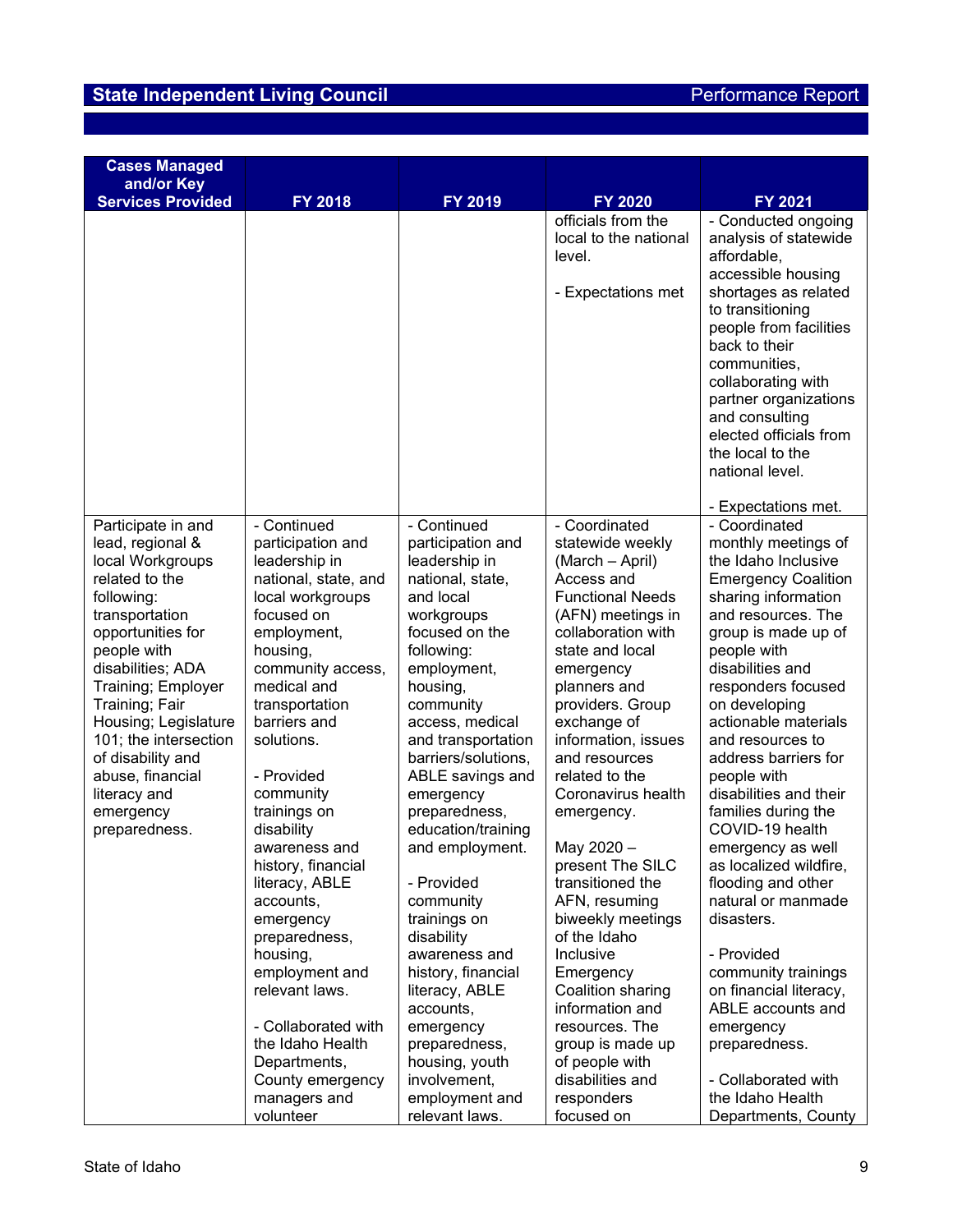## **FY 2021 Performance Highlights**

The SILC and our partners quickly pivoted to amend the 2020 State Plan for Independent Living (SPIL) in response to the Coronavirus health emergency. The amendments, impacting the remainder of the FFY ending September 30, 2020, were approved by the Administration on Community Living (ACL) in May, allowing the SILC and the Centers for Independent Living (CILs) to redirect resources and quickly respond to the evolving needs of Idahoans with disabilities. During the same time period, the 2021-2023 SPIL was completed and submitted to ACL. The SILC received ACL approval for implementation October 1, 2020.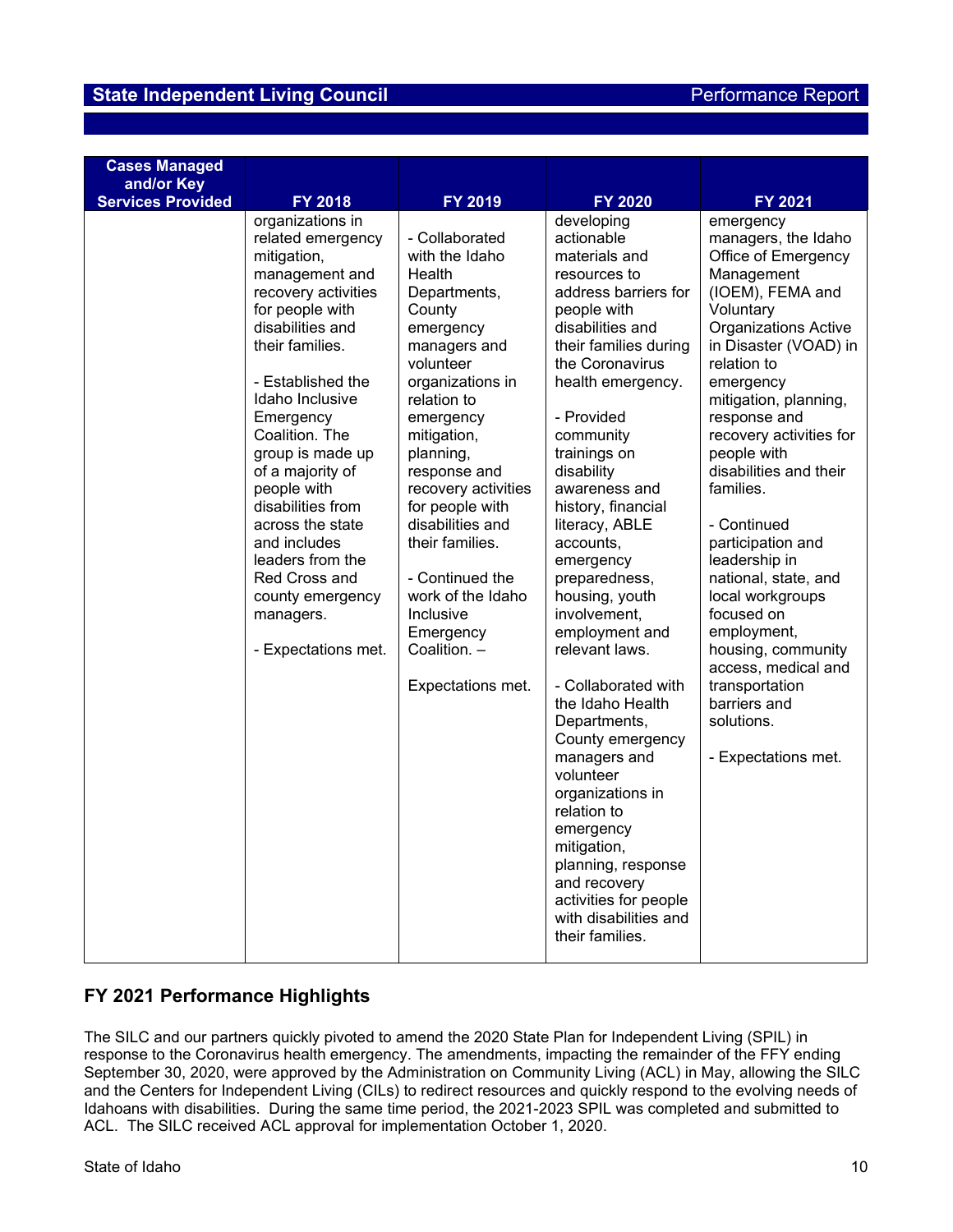The SILC successfully launched the Idaho Inclusive Emergency Coalition (IIEC) in 2018 to engage emergency planners, health departments, Voluntary Organizations Active in Disaster (VOAD) and people with disabilities as we worked to reduce barriers to inclusion and increase community preparedness. Monthly IIEC meetings provide an invaluable community and statewide resource fostering understanding between emergency personnel, public health, and people with disabilities and their families. In SFY 2021, the IIEC identified and tackled multiple areas impacting the disability community during the current health and economic emergency, including housing accessibility/home modifications and mental health. IIEC workgroups dove deeply into these areas in search of tangible resources and solutions. IIEC workgroups developed a statewide resource guide full of information to help people with disabilities and their families with accessible home modifications, and a stand-alone checklist with resources to improve mental health preparedness, also included in the SILC Emergency Preparedness packet. Additionally, the group works to identify emerging issues, such as the direct care workforce shortage and lack of accessible transportation related to COVID-19 and other localized emergency concerns, such as wildfires and flooding. State, local and federal partners continue to participate in meetings that are largely made up of people with disabilities and their family members. The IIEC is solution oriented, drafting plain language documents for our communities and influencing program managers as we work together to remove barriers during any emergency situation.

# *Part II – Performance Measures*

| <b>Performance Measure</b> |                                                                                                                                                                            |        | <b>FY 2018</b>                                   | <b>FY 2019</b>                          | <b>FY 2020</b>                                   | FY 2021                                          | <b>FY 2022</b>                   |
|----------------------------|----------------------------------------------------------------------------------------------------------------------------------------------------------------------------|--------|--------------------------------------------------|-----------------------------------------|--------------------------------------------------|--------------------------------------------------|----------------------------------|
|                            | Goal 1<br>Assess the need for services for Idahoans with disabilities and advocate with decision makers.                                                                   |        |                                                  |                                         |                                                  |                                                  |                                  |
| 1.                         | Develop, conduct and review statewide                                                                                                                                      | actual | 4                                                | 17                                      | 4                                                | 4                                                |                                  |
|                            | needs assessment public meetings at least<br>every three years - used in conjunction with<br>electronic surveys to develop the State Plan<br>for Independent Living (SPIL) | target | 4 quarterly<br>reviews of<br>additional<br>input | 10<br>Statewide<br>mtas                 | 4 quarterly<br>reviews of<br>additional<br>input | 4 quarterly<br>reviews of<br>additional<br>input | 10<br>Statewide<br>mtas          |
| 2.                         | Review SPIL for effectiveness and                                                                                                                                          | actual | 4                                                | 4                                       | 4                                                | 4                                                |                                  |
|                            | emerging issues at quarterly in SILC public<br>meetings                                                                                                                    | target | 4 Mtg rvws                                       | 4 Mtg rvws                              | 4 Mtg rvws                                       | 4 Mtg rvws                                       | 4 Mtg rvws                       |
|                            | Support the Centers for Independent Living and advocate for Independent Living services provided through state                                                             | Goal 2 | and federal programs.                            |                                         |                                                  |                                                  |                                  |
| 3 <sub>l</sub>             | Coordinate with the CILs to establish and                                                                                                                                  | actual | 15                                               | 15                                      | 13                                               |                                                  |                                  |
|                            | support local and statewide youth and<br>young adult Independent Living programs<br>and activities.                                                                        | target | 7 statewide<br>activities                        | 15<br>statewide<br>activities           | 15<br>statewide<br>activities                    | Replaced<br>with<br>objective #4                 | Replaced<br>with<br>objective #4 |
| 4.                         | Coordinate with the CILs to increase                                                                                                                                       | actual |                                                  |                                         |                                                  | 11                                               |                                  |
|                            | participation of people with disabilities in<br>state and local emergency planning<br>activities.                                                                          | target | Objective<br>#4 replaces<br>#3 for 2021          | Objective<br>#4 replaces<br>#3 for 2021 | Objective<br>#4 replaces<br>#3 for 2021          | 11 people                                        | 13 people                        |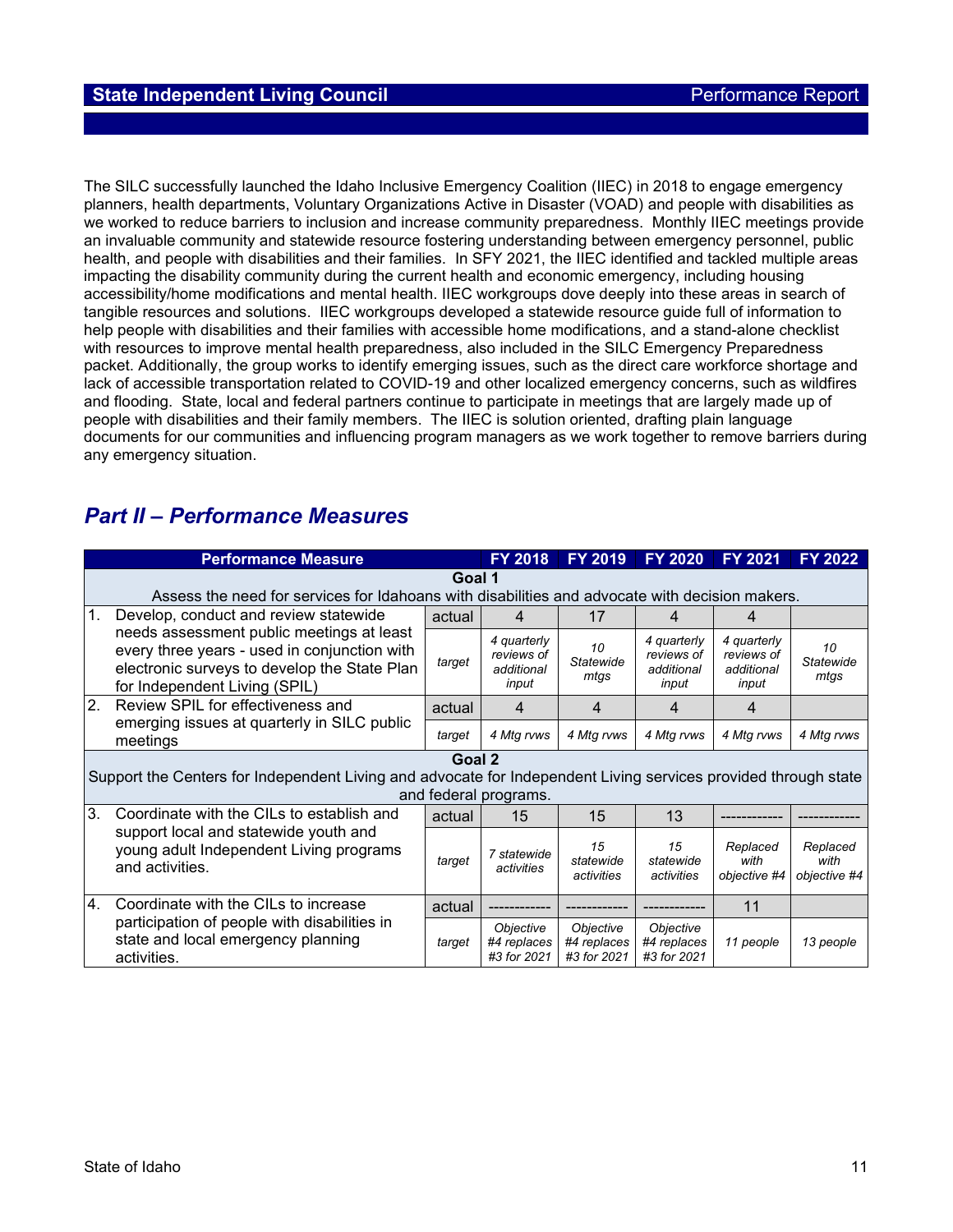|    | Goal 3<br>Conduct training to people with disabilities and stakeholders on Independent Living (IL) philosophy and work to                                                                                                               |        |              |                  |              |              |              |
|----|-----------------------------------------------------------------------------------------------------------------------------------------------------------------------------------------------------------------------------------------|--------|--------------|------------------|--------------|--------------|--------------|
|    | expand and improve IL services.                                                                                                                                                                                                         |        |              |                  |              |              |              |
| 5. | Provide training on employment, financial                                                                                                                                                                                               | actual | 53           | 26               | 12           | 18           |              |
|    | literacy, emergency preparedness,<br>healthcare, housing and transportation<br>options; and community safety, participation<br>and integration, including relevant laws,<br>policies and rules that affect people with<br>disabilities. | target | 20 trainings | 25 trainings     | 25 trainings | 15 trainings | 15 trainings |
|    | Goal 4                                                                                                                                                                                                                                  |        |              |                  |              |              |              |
|    | Collaborate with disability service agencies/organizations and other stakeholders; advocating for expanded and<br>improved Independent Living opportunities and services for Idahoans with disabilities across.                         |        |              |                  |              |              |              |
| 6. | Participate in existing, or initiate new,                                                                                                                                                                                               | actual | 14           | 14               | 15           | 21           |              |
|    | workgroups, committees and<br>councils/boards to provide reports, data and<br>policy guidance toward improving<br>employment, education, training, housing,<br>health care coverage and community<br>access and safety opportunities    | target | 12           | 12               | 12           | 12           | 12           |
| 7. | Provide written testimony and/or policy                                                                                                                                                                                                 | actual | 10           | 10               | 11           | 10           |              |
|    | review to successfully aid in the<br>implementation of policies/laws that<br>positively impact Idahoans with disabilities<br>at the local, state and national level                                                                     | target | 6            | 10 <sup>10</sup> | 10           | 10           | 10           |

## **Performance Measure Explanatory Notes**

## Performance Measure 1:

Performance measure 1 is a combined process of information gathering methods for the statewide needs assessment, used in the development of the Idaho State Plan for Independent Living (SPIL) as well as the SILC's annual strategic plan. Due to unforeseen implementation issues at the federal level, ACL required all SILCs to extend their FFY2017-19 SPIL for one year for FFY2020 SPIL. The Idaho SILC had already expended significant resources to complete the statewide assessment September – October 2018; thus, like many other states opted to also amend the 2020 SPIL with substantial and material changes. The 2020 amended, extension was approved with additional amendments mid-year to address constituent concerns related to the COVID-19 health emergency. The 2021-23 SPIL was submitted to ACL in June 2020, approved in late summer and implemented October 1, 2020.

The assessment (conducted every three-years and reviewed quarterly) is required by Federal and State mandates. Late in SFY 2021, the SILC began development of the next statewide assessment which will begin in January 2022. The SILC meets at least quarterly to review, monitor and potentially revise the SPIL as needs warrant.

## Performance Measure 3:

Statewide youth activities included: securing appointments of young adults with disabilities to the Council, development and support for a statewide a youth advisory subcommittee, workshops for transition age youth, supporting young adults with disabilities in attending national leadership conferences coordination of a statewide youth leadership forum emphasizing civic responsibility, education/training, career exploration and employment opportunities.